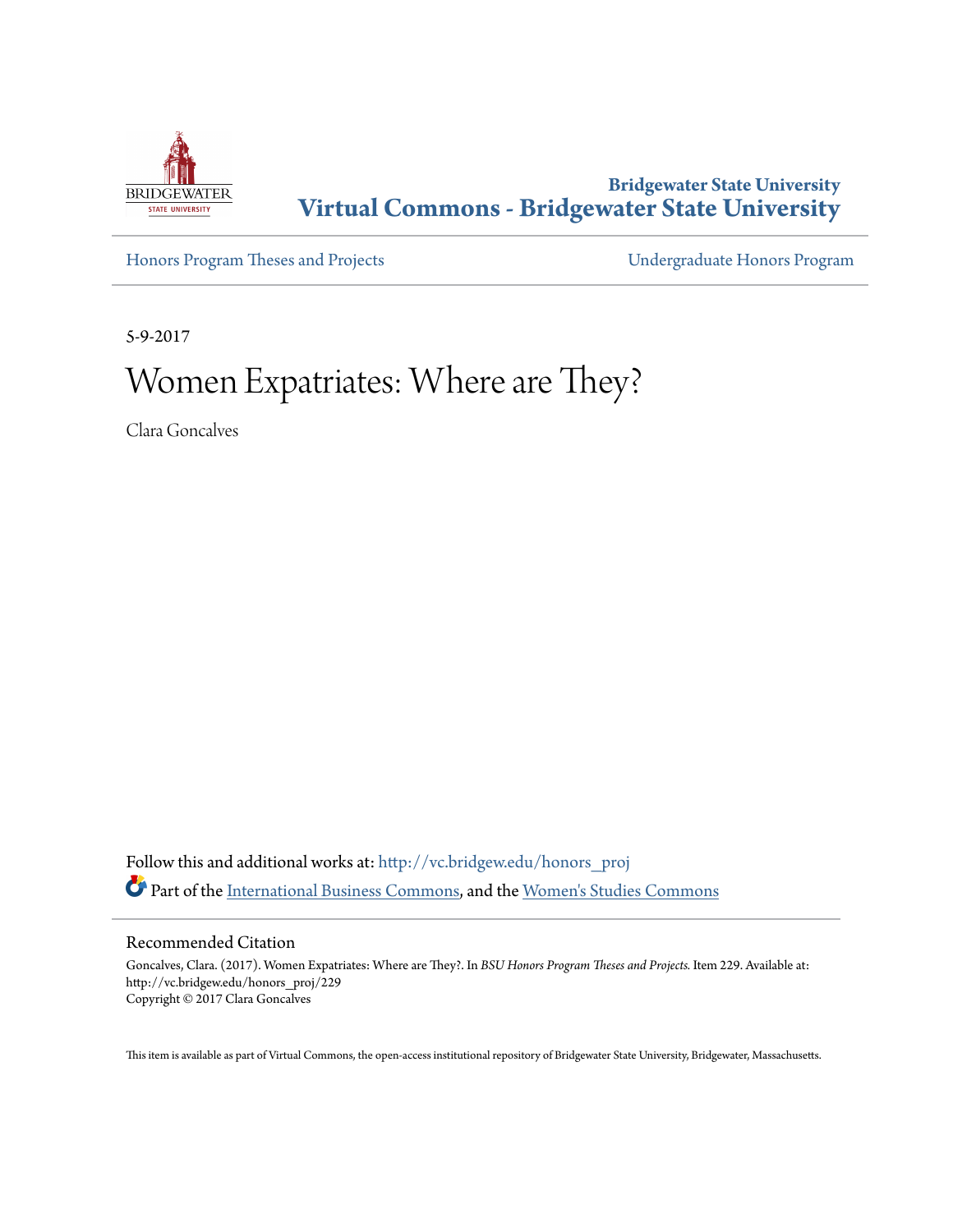Women Expatriates: Where are they?

Clara Goncalves

Submitted in Partial Completion of the Requirements for Departmental Honors in Management

Bridgewater State University May 9, 2017

> Dr. Christian Delaunay, Thesis Director Dr. Todd Harris, Committee Member Dr. Chien Yu, Committee Member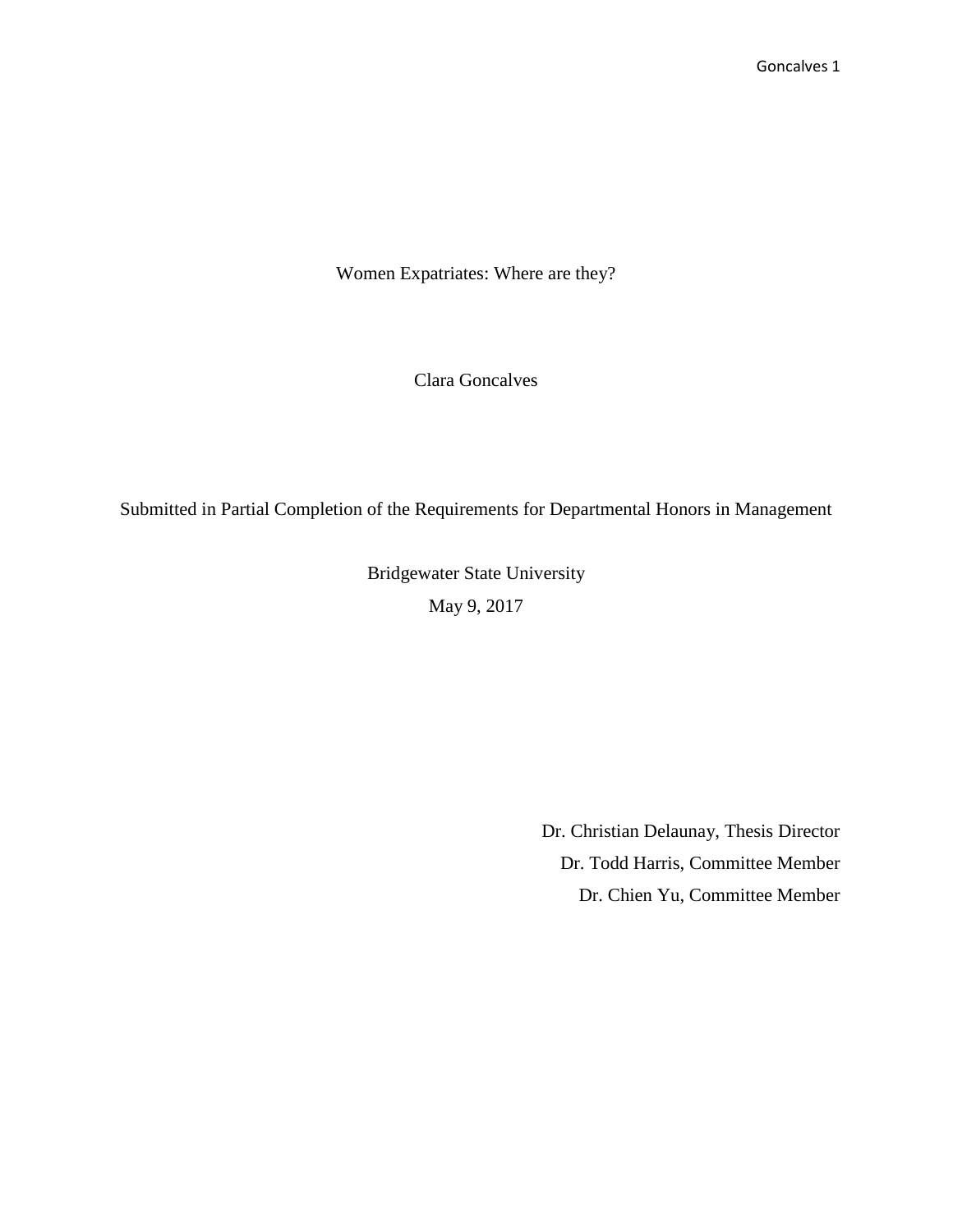#### **Abstract**

This paper will dive into research by those in the field of women studies and international business to analyze the reasons behind the lack of expatriate women through examination of (1) the current status of women in business in the U.S. compared to the Middle East, (2) importance of being an expat to the professional future of women, (3) stereotypes surrounding women as managers (4) why companies are not sending women on international assignments, and (5) how the political status of the U.S. today could affect women in international business. Globalization has created a competitive market where the need for expatriates is necessary in the success of companies. Companies have had to start moving away from homogeneity and towards diversifying their workforce: they must be ready to merge cultural differences, create a diverse management team, and be able to integrate different perspectives to be successful in the international market. Research that will be discussed in the paper shows that companies are still having difficulties looking past gender stereotypes, even if the women are as qualified as their male counterparts, and justifying their actions of not selecting women on the assumption that women do not want to be sent abroad.

**Keywords**: Women, expatriates, women in management, international assignments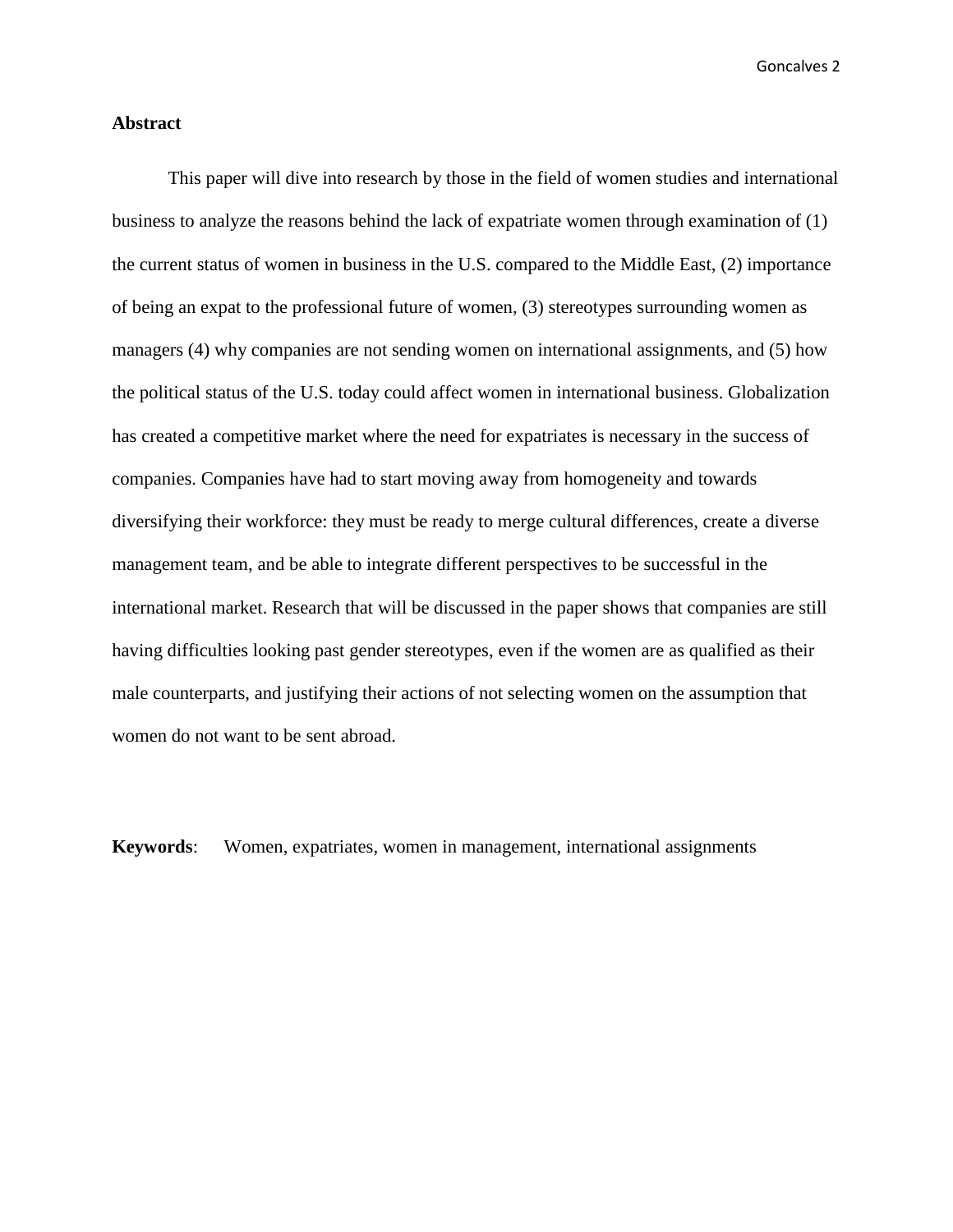#### **The need for expatriate talent**

The term "globalization" began to be commonly used around the 1980's when technological advances made international transactions easier; over the last two decades globalization has the most drastic increase since its start (WTO). Total stock of direct investment abroad by the United States has more than tripled from 2000 (\$1.32 trillion) to 2015 (\$5.04 trillion) (Statista). The increasing importance for worldwide business only intensifies the need for expatriates, a person who is a citizen of one country but lives and works in another country for some extended period of time (business dictionary). Expanding business abroad and a diversified work environment are now vital components in the success of any organization and maintaining a global competitiveness in any market. With the growth of the interconnected economy and emerging markets, opportunities of global expansions are infinite and the financial growth is an attractive quality for companies. Of course just because a company is able to expand their global operations, does not automatically mean they will be successful. In the global market in order to be successful a company must be ready to merge cultural differences, create a diverse management team, and be able to integrate different perspectives to meet company goals. So why are companies that are looking to expand and build a diversified team looking past women to send overseas? While targeting females for future expat leaders is not currently at the top of any company's organizational plan, could it ultimately create the competitiveness and success needed in the global market place? This thesis will dive into research by those in the field of women studies and international business to explain the reason women have begun to succeed as entrepreneurs here in the U.S versus women in the Middle East, describe the transition to becoming an expat, explore the barriers women are facing in becoming expats, and take a look at what the future of women expats may be.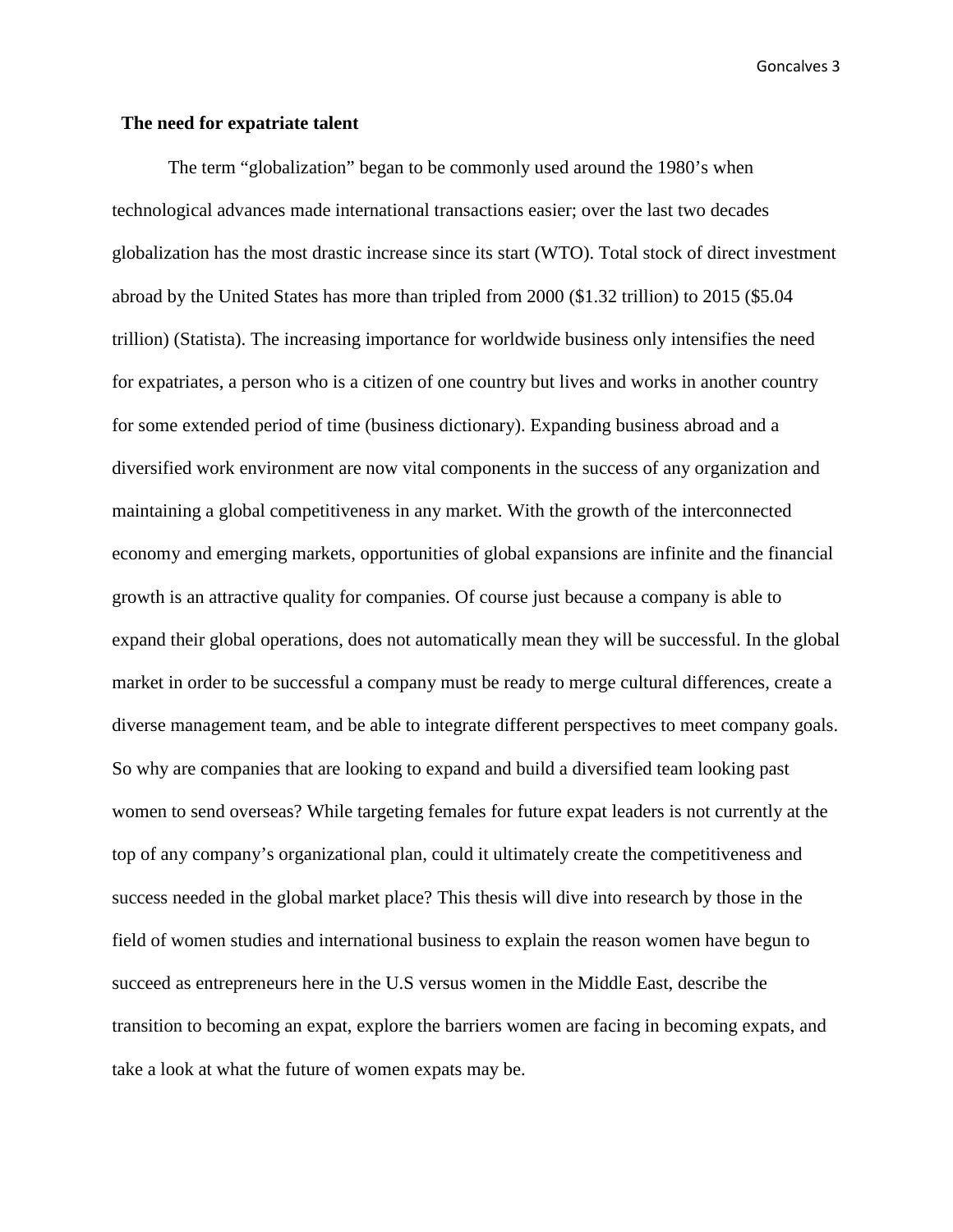#### **Barriers in climbing the professional ladder**

In the past, more so than the present, entrepreneurship has been perceived as a masculine activity requiring women to face constant hurdles and barriers towards entering the role. Over the past few years, women have been one the fastest growing groups of entrepreneurs in America, yet still the numbers are lower than they should be. The biggest challenge women face in starting their own business is access to capital, but the National Women's Business Council (NWBC) has found that female entrepreneurs start companies with 50% less capital than male entrepreneurs. Women-owned entrepreneurs are more reliant on personal rather than external sources of financing and overall raise small amounts of capital in financing their firms. According to the 2016 State of Women-Owned Business report, the number of women-owned businesses has grown five times faster than the national average over the past nine years. Even with the extreme increase, women still own drastically less than men who currently own 62 percent of all businesses in the US versus women's 38 percent. Nancy J. Adler, professor of organizational behavior and cross-cultural management at McGill University, has exclaimed that no systematic evidence to prove that women are ineffective as mangers in any level position has been found yet the higher the rank in an organization, the fewer women one can find (1993 p 291).

Firms are looking for women who have business management and start-up skills to send abroad, but to raise the chances of sending a female, firms need to start making changes in their home country. According to Catalyst, women currently only hold twenty CEO positions at S&P 500 companies: only a total of four percent. Globally, women's labor force participation rate has decreased from 52.4% to 29.6% between 1995 and 2015. The odds that a women will be in the labor force is almost 30% of a man's odds (Catalyst). Rosabeth Moss Kanter, a Harvard Business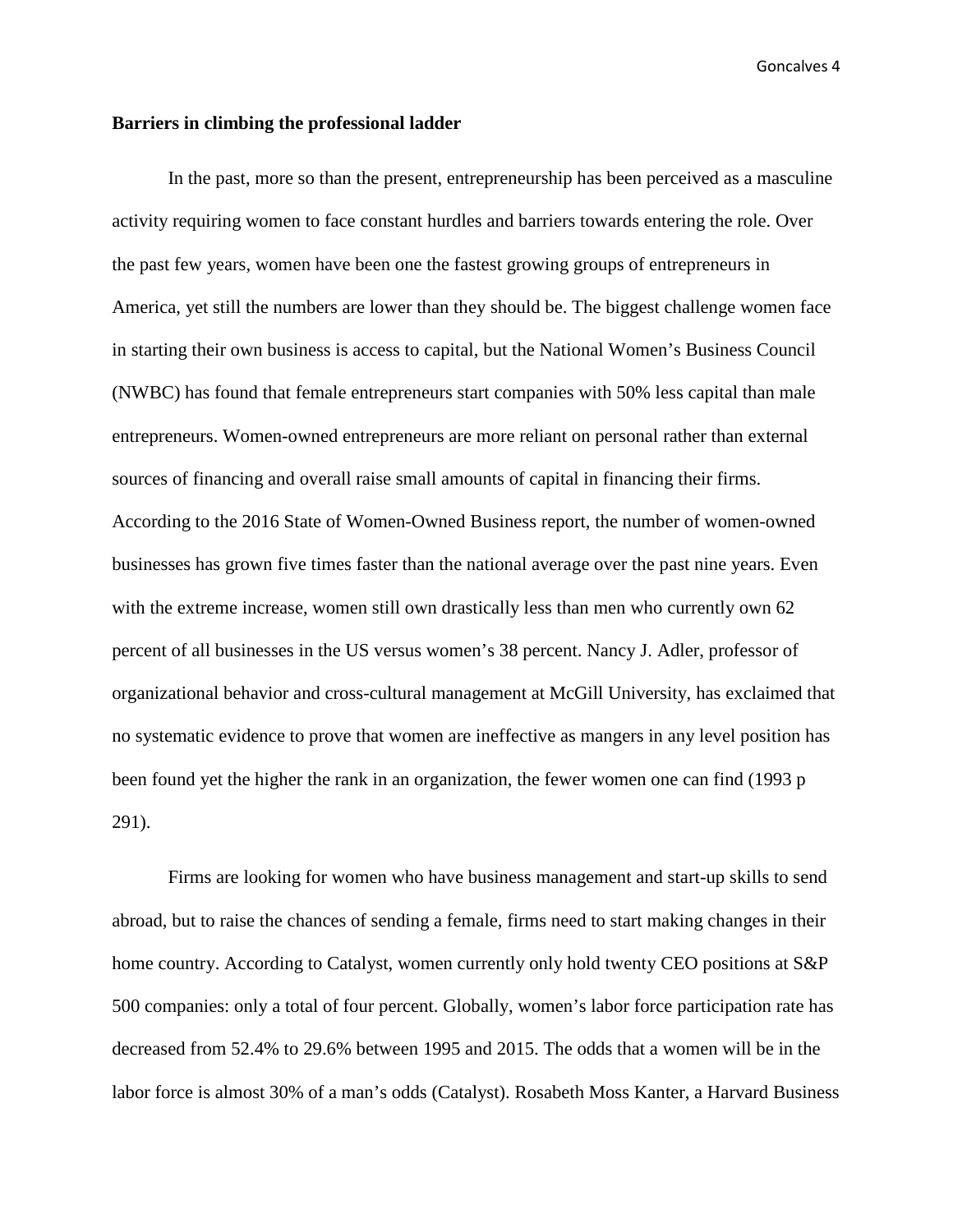School Professor and author of *Men and Women of the Corporation,* has concluded through her years of experience that women are given more routinized jobs versus men who are given the high risk/high reward jobs. Because of this men gain more power and more promotions. She speaks of the absurdity of quotes such as "Women derive power from men" and "Behind every great man is a woman" as she explains that until recently the single most common role for women in companies was a secretary while others occupied behind-the-scenes roles (311). Women were always in the shadows of men: they have been expected to support and follow them instead of becoming leaders of their own. Kanter believes that "If jobs "create" people, then the corporation is the quintessential contemporary people-producer. It employs a large proportion of the labor force, and its practices often serve as models for the organization of other systems" (3). Kanter thus believes companies have the social responsibility to hire more women and help them develop towards higher job positions.

According to the department of education, girls are less likely than boys to be held back in school and statistics also show that girls of every race and ethnicity are passing middle school algebra at a higher rate than their male peers. For high school math and science courses an equal amount of girls and boys are enrolled across the board, but a higher number of girls are enrolled in AP classes overall especially science and foreign languages. From 2009-2010 females represented 57.4% of students enrolled in a bachelors program and 62.6% for masters. Although being a great student and acquiring an MBA has helped women enter entry level and grow into middle level positions, it has not helped them attain executive positions (Adler 1993 p 293). Entry into senior level management is based on other criteria besides receiving the highest of education, such as stereotypes. In a poll conducted by Fortune of 201 CEOs of America's largest companies, consisting of all men, only 16% considered it very likely or somewhat likely that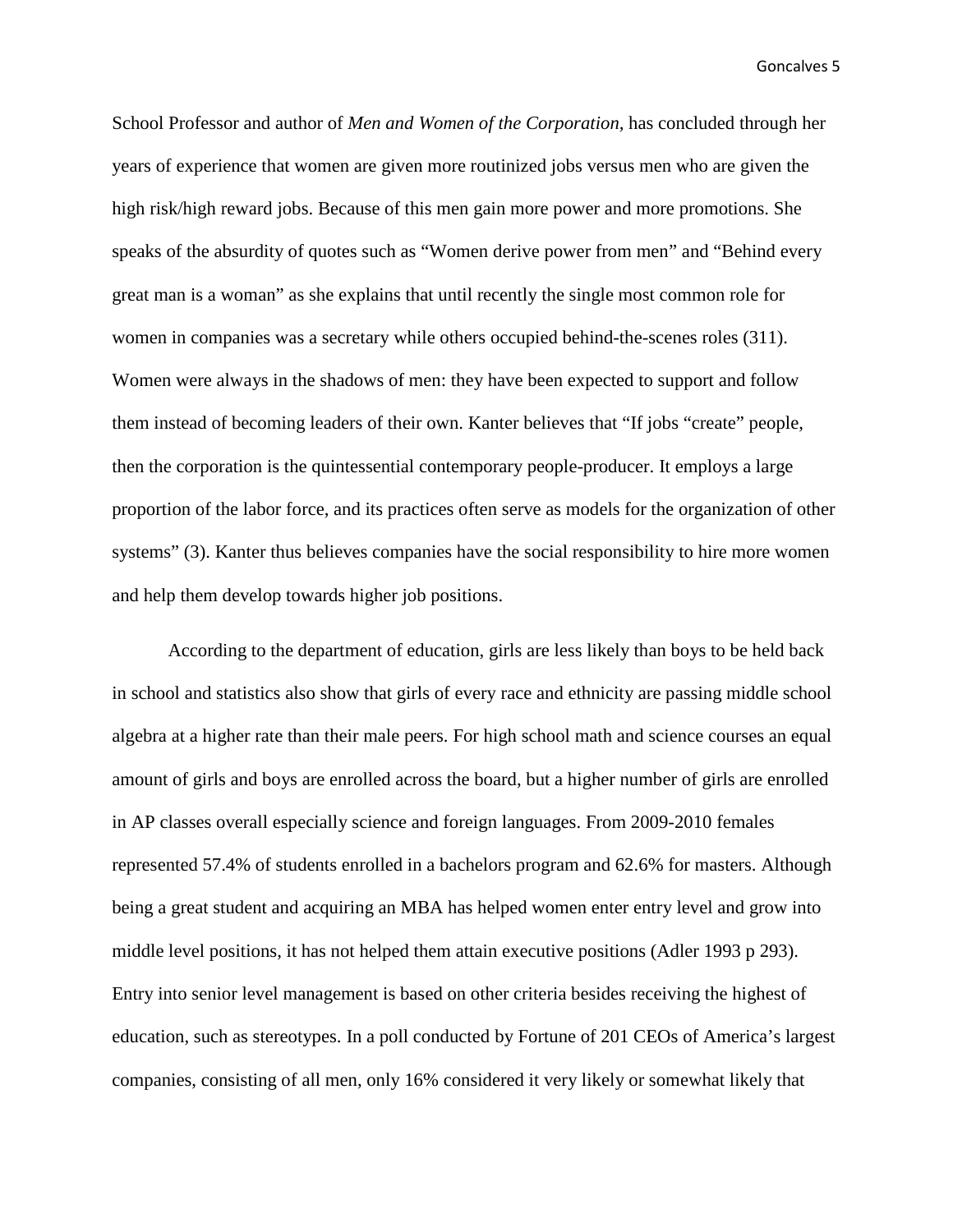their company would have a women CEO in the next decade (Fisher 1992). Few admitted that the number one reason for this being, plain and simple discrimination. The CEO of Sara Lee, John H. Bryan can be quoted during the poll saying, "I'm not sure there's a lot that women can do about it. They're already working hard and are very qualified... too many senior managers, and particularly CEOs, tend to want to pass their jobs along to someone who's the image and likeness of themselves." A lifetime of social conditioning has trained many men to think of women as wives, daughters, secretaries-not as equal colleagues (Fisher 1992). The hope is that MNCs realize their companies can't afford to ignore potential talent just because it's wearing a skirt.

### **Global comparison**

The lack of women holding executive positions is a pattern that is visible across all cultures, religions, and in all economic classes. According the United Nations Development Programme, UNDP, six out of ten of the world's poorest people are women. This is due to the fact that women still face discrimination in the economy and most women continue unpaid as they focus on taking care of their home and caring for their children. This is especially true in developing nations where women's main role is to stay home. In India women's participation in the labor force continues to fall with minimal percentage having any executive position. (Catalyst).

According to the World Bank thirteen of the fifteen countries with the lowest rate of women in the labor force are in the Middle East and North Africa. Because of this the region loses 27% of income. To compare, in the United States 56% of women make up the labor force while in Saudi Arabia, it is only 20%. The lowest is Jordan at 14% (International Labour Organization). In these regions, women who get married no longer continue work in the private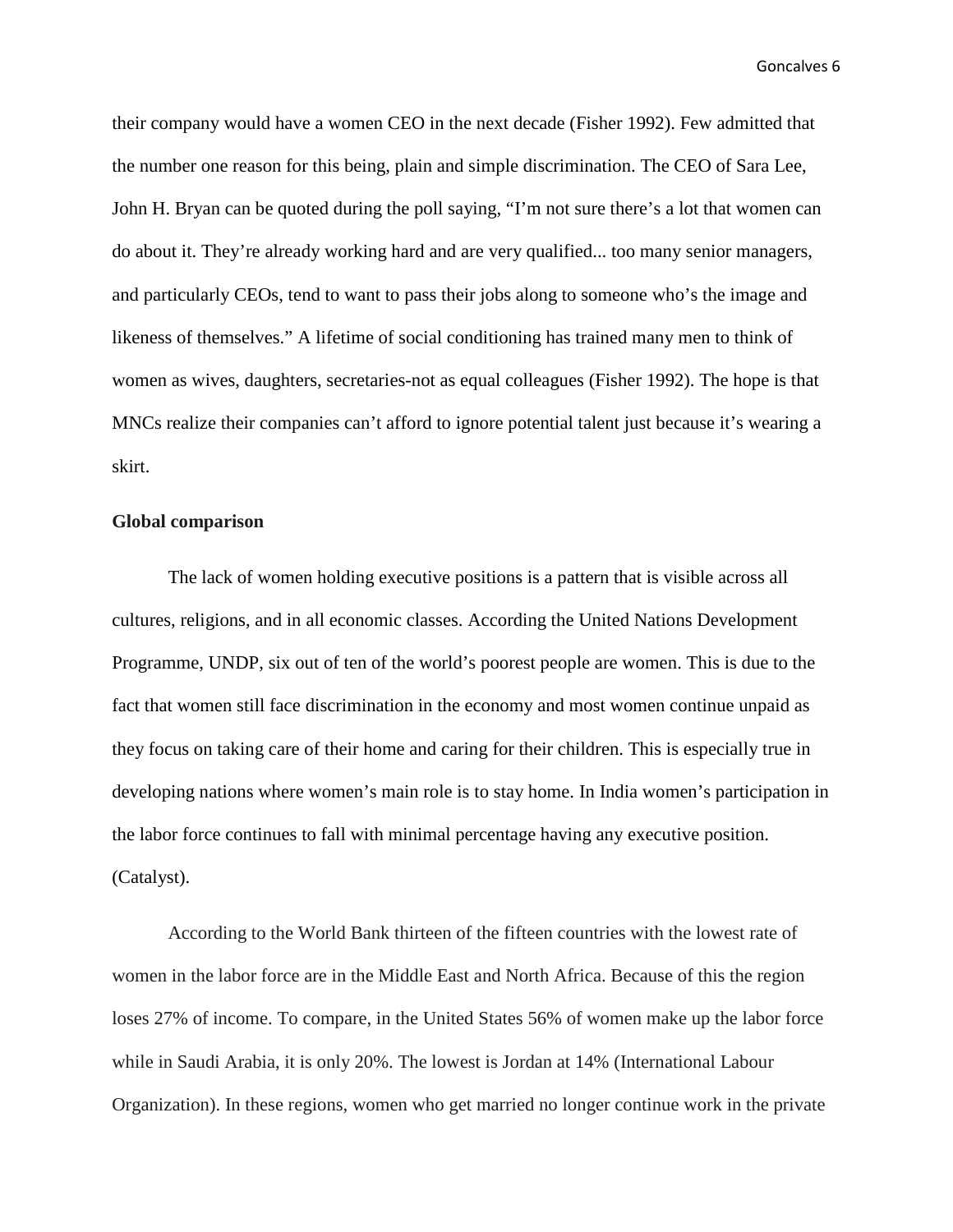sector. Gender norms define the types of jobs women in the region can have are in the public sector because they are more stable and the hours are more socially acceptable for women. According to the World Bank, the distribution of academic scores for boys and girls is the same in most of these regions. In some countries like Saudi Arabia women even outperform men in science and math. So if women are outperforming men, why are there such fewer women in the labor force? Could it be that because boys know they are favored for jobs, they lose the incentive to achieve higher grades or are women truly just smarter in these subjects than men?

Reza Aslan, council on foreign relations, has proclaimed that "the less economic opportunities women in the Arab world have, the less hope there will be for the creation of a stable, viable, and democratic future." According to Aslan's research female literacy rates in the Arab world are roughly equal to those of men even though there are higher number of women. While college graduation rates are gender equal, Arab women outperform men in the hard science yet there still lacks women presence in fields of technology, engineering, and sciences.

Although most companies in the Arab world say they prefer women because of their soft skills, they do not hire them because they believe the societal standards placed on women would keep them from succeeding in any position (Aslan). It seems perception trumps reality, but this perception could be hurting the region's economic growth. Denial of women in the workforce is causing the Arab world to diminish its competitive position in the now globalized market. While no Arab country currently has legal quota for the percentage of women it needs to hire, the Ministry of Labor in Saudi Arabia in 2013 allowed companies to start hiring expatriate women in seven business activities: health, education, dressmaking, childcare, in wedding halls, and as cleaners. Dubai's Sheikh Muhammad has also created a plan that will force all public board in the country to have at least 50% of women (Aslan).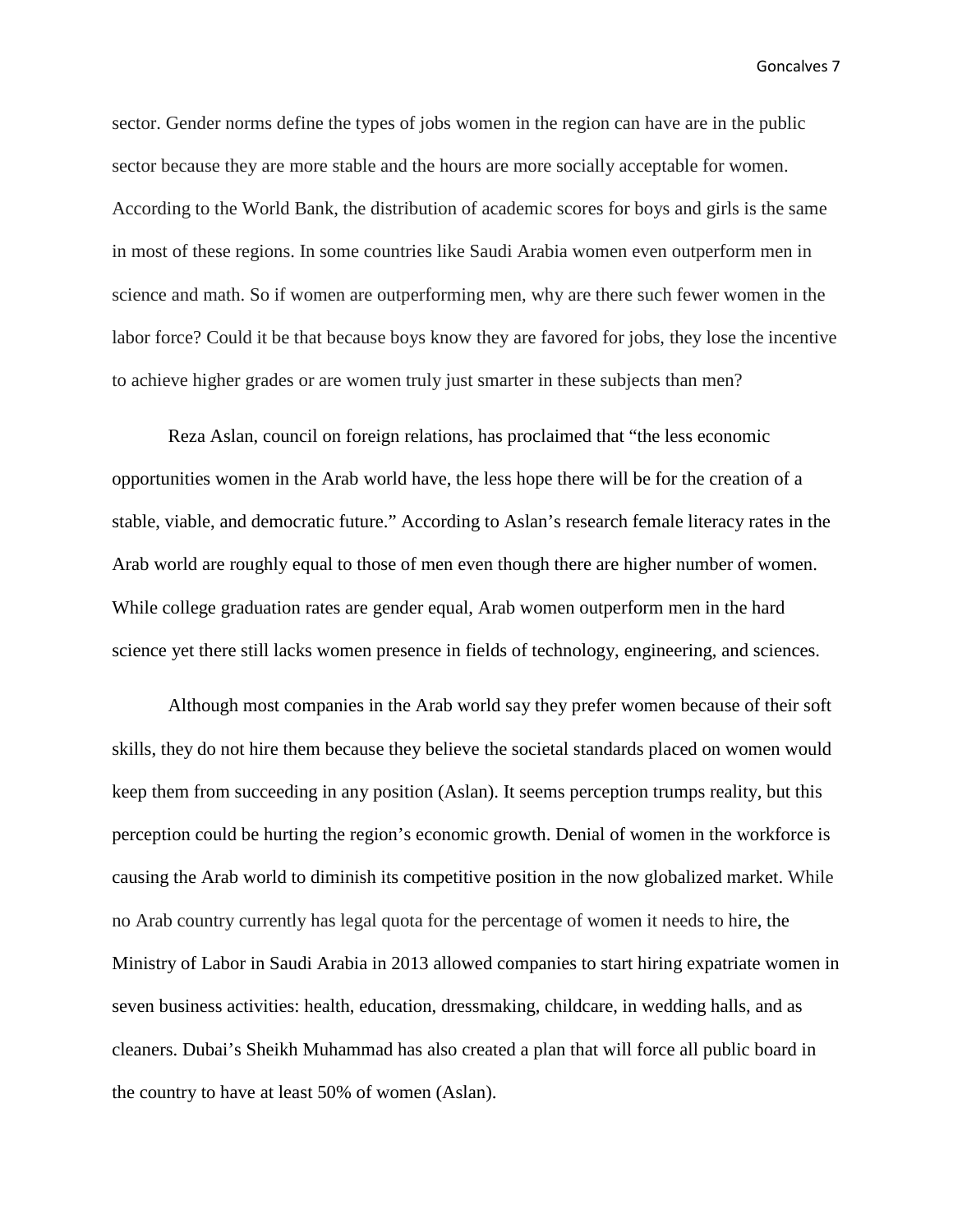FILLER SENTENCE. The current status and future for women is bright in not only the United States, but even in the Middle East where gender discrimination is the highest. While women are getting their foot in the door, there is still so much improvement to be made worldwide. Women have shown more success in the United States than in Arab countries, but in the now globalized world, success cannot be defined until women worldwide have achieved at the same level. In sending females on international assignments, companies want host nationals to accept the women just as they would be accepted here. In this case, countries must work together to achieve the rise of female expatriates.

### **Lack of female expatriates**

With professional labor markets becoming progressively globalized, companies as a whole have had to move away from homogeneity and towards diversity. Women and minorities have gained access to positions they once were not even considered for. Adler believes global opportunities open up more doors for women. In her research she has found that the global arena is more receptive to female managers than they are domestically. Globalization has increased competition for companies, so they are looking to hire only the best and more qualified employees, even if that person is a woman. One of Adler's books, *Competitive Frontiers: Women Managers in a Global Economy*, she explains that global firms are more inclusive and less hierarchical thus making it more accessible for women to reach success. Although globalization has brought new opportunities for women, these opportunities are being given to them unhurriedly.

While the growth in the amount of people willing to accept global assignments is much slower than the need for them, only a small percentage of expatriates from Western organizations are women. (Caligiuri and Cascio p.394). According to the 2016 Global Relocation Trends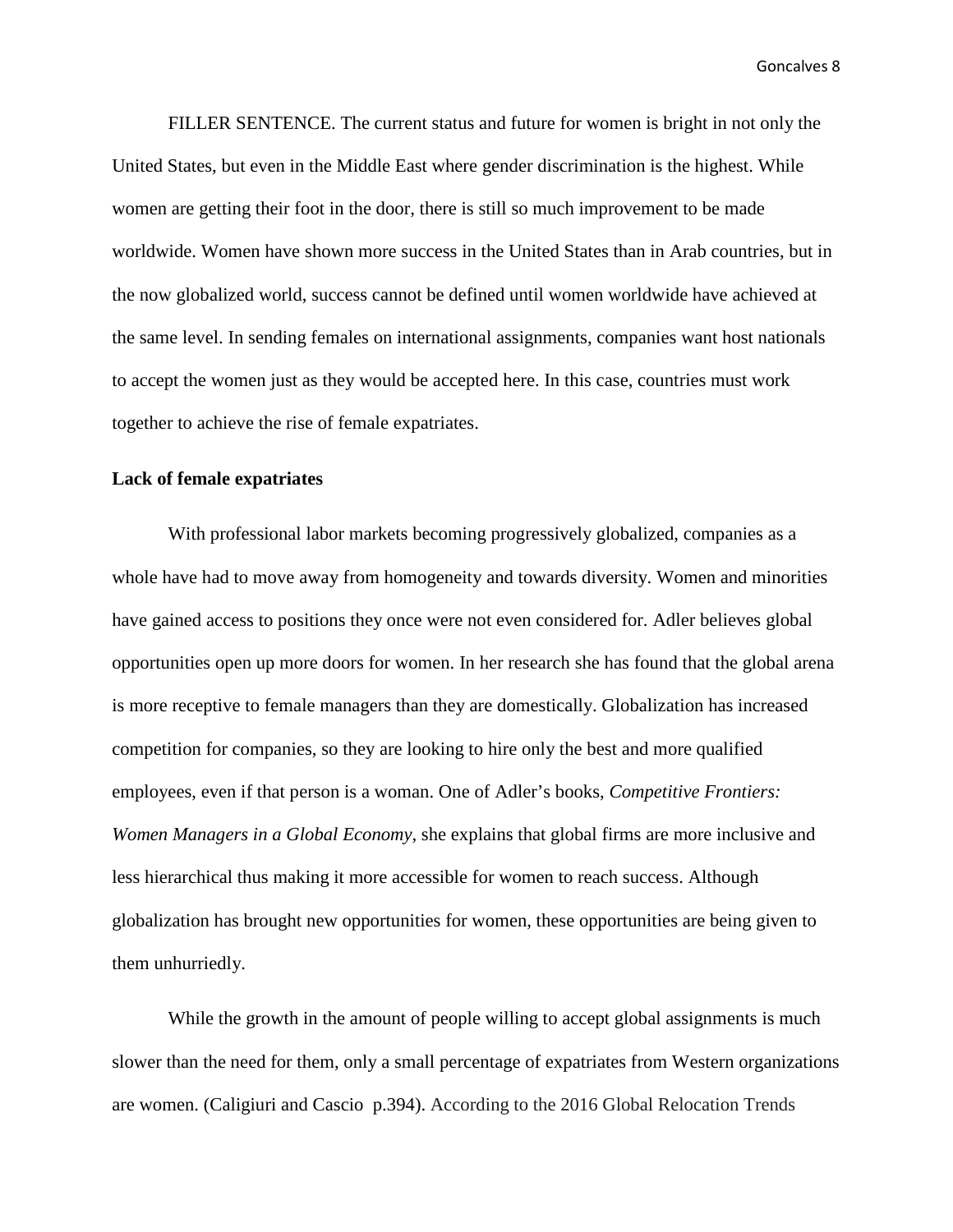Survey, in 2005 women made up 23% of international expatriates while in 2016 the number increased slightly to 25%. There does not seem to be any growth in the number of women being sent on international assignments. If you were to look at 2010 statistics, only 17% of expats were women that year, a decrease from 2005. International experience is increasingly a necessity for those who want to become global leaders. 94% of the 164 companies that responded to a recent KPMG survey said it was important to send people on international assignments today (Caligiuri and Cascio p.394). Not being chosen for global assignments is severely impacting the long term career for women, and in the new global economy can even hurt the competitiveness of a company.

The 2016 Global Mobility Trends Survey states only 29% of company's say they use candidate assessment when selecting which employees to send on international assignments. Having no formal assessment, like 71% of the respondents admitted, leaves great room for bias when selecting who to send, whether intentional or not. To ensure companies are sending the most qualified high potential employees overseas, a formal assessment needs to be developed by talent management. Companies claim that they want to develop careers of their female employees, but only few are taking the initiative of placing women in high-profile global roles. Companies who were truly dedicated to increasing the number of woman expats should create more programs training women for international assignments and leadership skills that would increase their preparedness and chances of being offered more career enhancing opportunities.

#### **Do women want to go?**

Throughout Nancy Adler's years of studying women in business and international business, she has continually found evidence that proves companies assume women do not want to take positions overseas (1984). Companies tend to think women would rather stay in their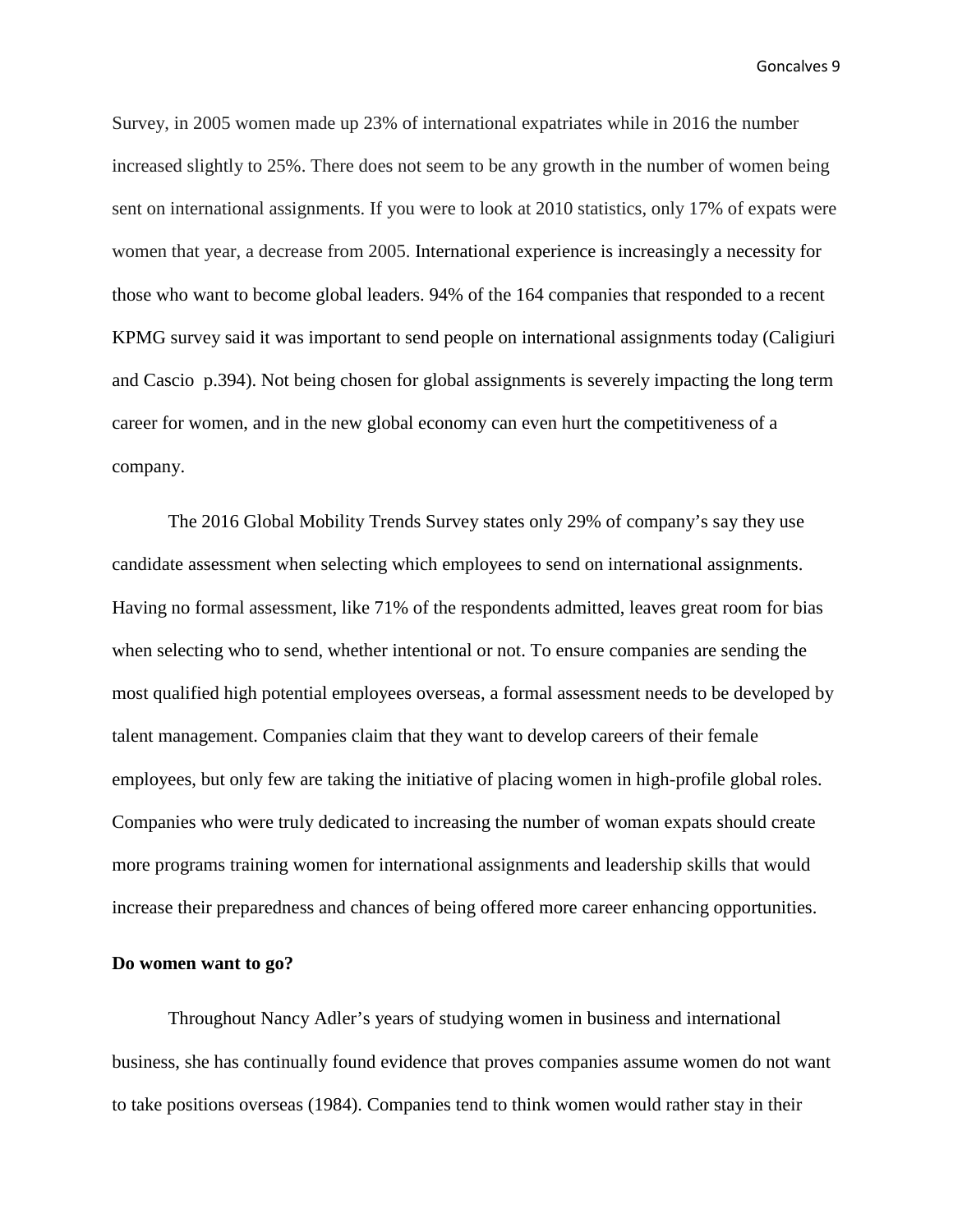home base with their family rather than relocating their entire family abroad. They theorize that when women begin to have children they will work less or not be as involved with their work life causing them to believe men are a bigger return on investment. These assumptions make companies think that career moves like taking on international assignments are not as important or even desirable to women. If companies think family obligations and responsibilities are an obstacle holding back women in their careers, why aren't they for men too?

In regards to family life, there are positive and negative consequences for women becoming expatriates. Women with children going on international assignments can give their children opportunities they may never receive in their lifetime: the world of being an international citizen comes with learning new languages, new surroundings, and new educational opportunities. Of course the initial culture shock and language barrier cannot be ignored, companies can help families transition by giving cultural training to all family members. Unfortunately, the economic downturn seems to be hurting the chances for women expats. Being in a dual-income family may make women reluctant to take on international assignments because of their husbands having to relocate (Adler 1984). Companies can take the burden of spouses by creating spousal-assistance programs to prepare their mindset for their new life and find programs abroad that will help them if needed. Becoming an expat involves many factors, and companies must take them all into account including the cost of moving an expat's family abroad, however it is their duty when sending any employee abroad to give them and their family proper training so they have all they need to be successful abroad.

Several researchers have debunked the assumption that women do not want to go on international assignments. Nancy Adler took 1000 male and female M.B.A students in seven top business schools and asked both genders how they feel about taking on international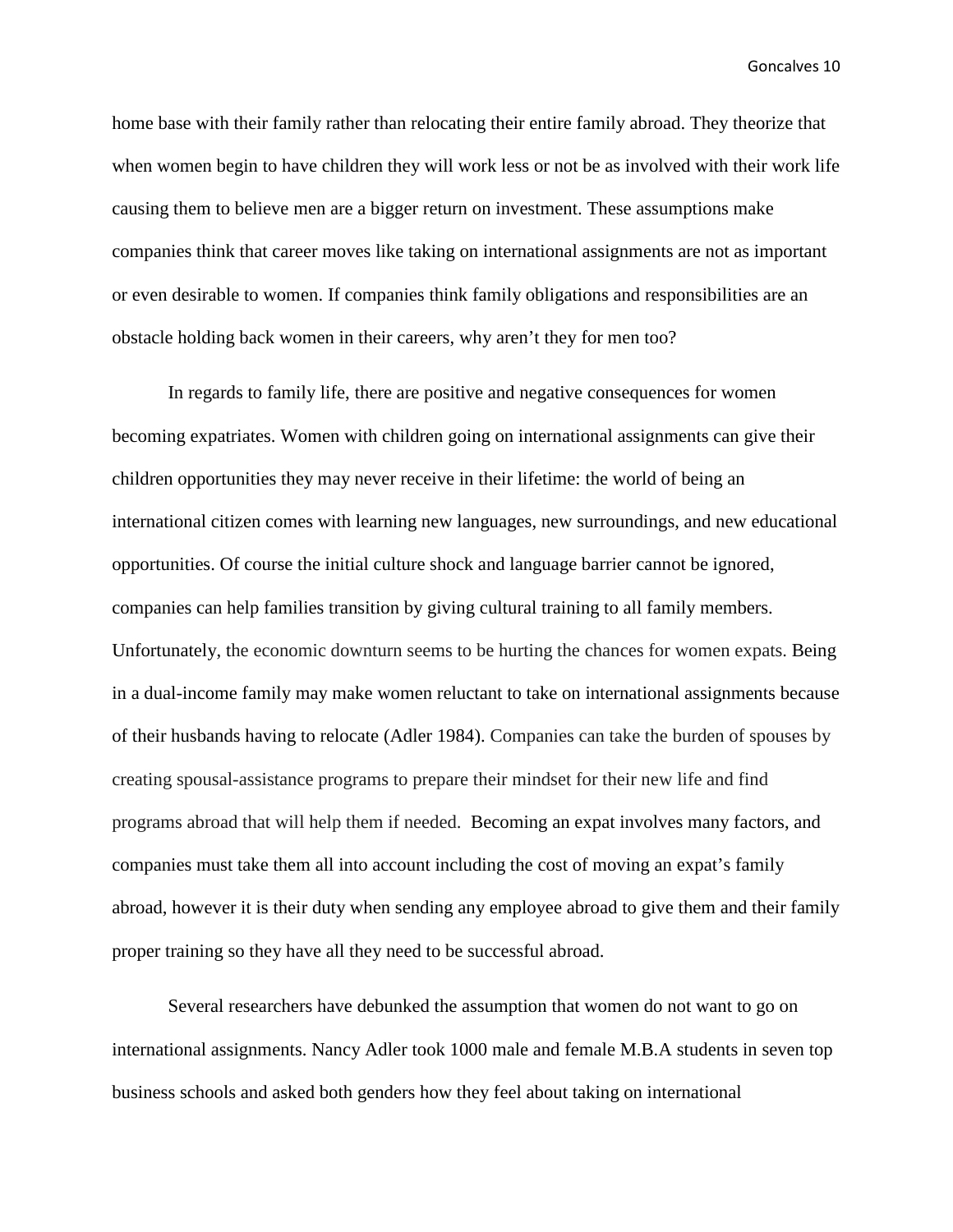assignments. Her results show no significant difference between men and women in their interest or desire to have an international career (1984). Also, a PricewaterhouseCoopers (PwC) study that examined the expectations of 4,271 Generation Y university graduates found that 78.5 percent of the 2000 female graduates aspire to work outside their home country during their career. The Boston Consulting Group recently also surveyed over 200,000 people from 189 countries and asked them about their willingness to work abroad. While the global average was 63.8 percent, only 35 percent of Americans said they would take on an international assignment. Looking into this percentage closer, The Boston Consulting Group determined that of these 35 percent, 59 percent of the millennials in the US would move overseas to seek job opportunities, the highest of all the countries surveyed.

Even though women are just as likely as men to accept offers to work abroad, they are less likely to even be offered the opportunity to do so. 64% of women say they were never offered any position abroad versus 55% of men (Catalyst). While women must go out of their way to show interest and ask for consideration for an expat position, men are automatically invited if they are qualified. It appears that the only way women are being selected to go overseas is if they have nothing tying them to their home country: not being a homeowner, having no family, and being single would make them the perfect fit. Although we can't dismiss the idea of women self-opting out of considerations for international assignments because of home-life, we cannot let companies believe this to be true for all women. Sometimes all it takes is having a conversation with a female employee about what they want instead of assuming. Companies can also offer women with families who are unable to relocate, short term international assignments. Although the objective of short assignments are not as strategic, women will gain valuable skills and training that will benefit them in the long run. Foreign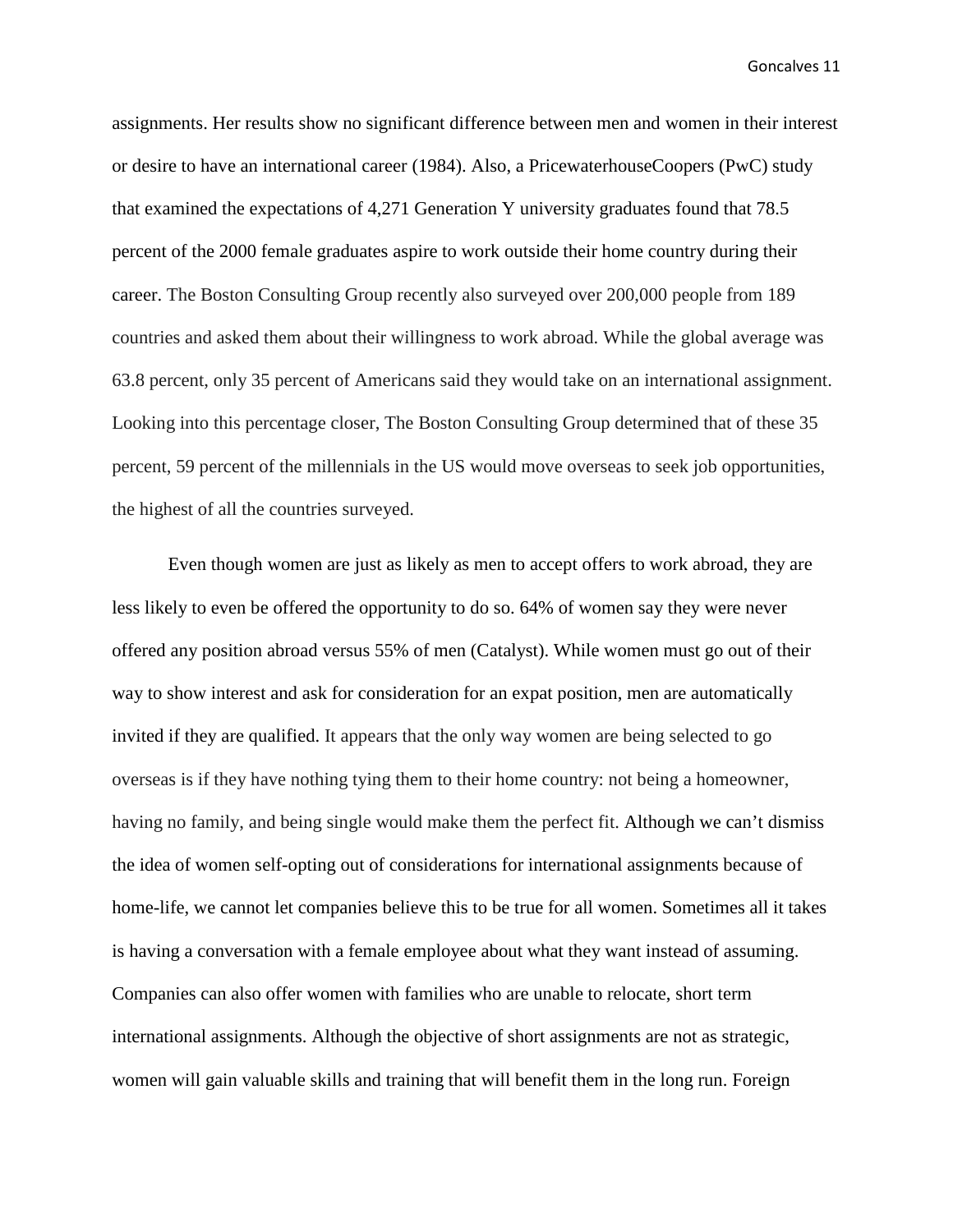assignments continue to be masculine, but slowly women are making a breakthrough. Their attempts though will not be successful until their employers change perspective on women's roles. "The paucity of female international managers is caused my companies' unwillingness to believe that they could succeed-and thus their unwillingness to send them- rather than women's lack of interest in international management" (Adler 1984).

#### **Gender Stereotypes**

Sex stereotypes for as long as humans have interacted, have existed. They are the root of all gender bias in the workplace and a reason women are not being staffed properly. These stereotypes effect how many women are hired and in many cases their gender defines what position they will be hired for. Before women receiving promotions were more common, those few women who did manage to climb the professional ladder were seen as exceptions; however even in achieving a higher position of power, coworkers did not show the same respect to these women as a man in the same ranking. Now that the possibility of women being in a managerial position is much higher, while stereotypes continue to limit their managing success, in some ways it may help them.

Men and women handle power differently and for employees who have been accustomed to male managers, the transition to having a female manager can be difficult. Women and men in the same position, women can be seen as being much bossier than men because of their nagging tones. The most common descriptions of men that can be used to describe them as effective managers include: aggressive, independent, unemotional, objective, dominant, active, competitive, logical, worldly, self-confident, ambitious, and adventurous (Adler 2002 p 747). Some of these same qualities, if had by a women (i.e aggressive, dominant, unemotional), would be described as bossy, callous, and cold: three things that employees do not want in a manager.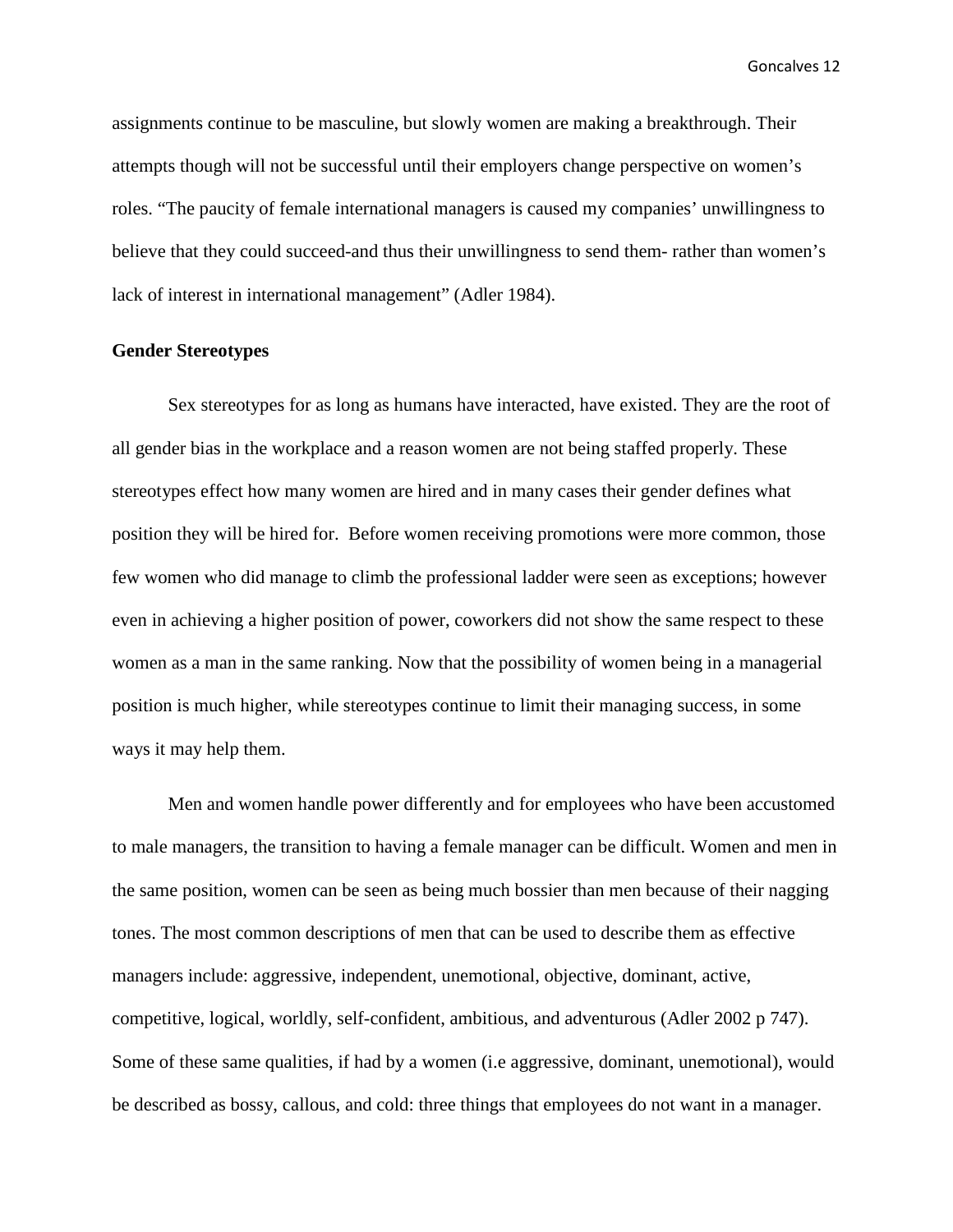While some women are naturally independent and may have similar domineering qualities as men, women have their own stereotypes that may help them manage successfully in their own way. Traditional descriptions of women include: talkative, gentle, tactful, religious, quiet, empathetic, aesthetic, submissive, and expressive (Adler 2002 p. 747). These characteristics of women help them manage a company much more as a democracy versus men's mild authoritarian style. Women tend to manage with more inclusion, participation, and interaction: they are known to have higher interpersonal relations in the workplace because of this. Women's more calming demeanor also help them solve problems more peacefully than with men's aggressive nature. Psychologists explain that women tend to value their social networks much more than men because women view their relationships with others as part of their identity. In the workplace these characteristics help them build their networks and be more effective as mentors.

How gender stereotypes are viewed not only depends on which management style employees like better but also is dependent on job setting. In certain jobs such as sales, men are viewed as convincing and aggressive. They are able to close more sales and turn contacts outside of the company to new clients versus women who have a harder time being forceful while also lacking the self-confidence level needed in closing a sale. However, in fields such as hospitality, women's ability to build customer relationships are perceived to be much greater than men. Women are believed to be more trustworthy, secure, and have better people-handling skills than their male counterpart so in a global setting they can build relationships with new coworkers quicker than men would.

Global cultural agility and collaboration are dynamic qualities companies look for when hiring for leadership roles and selecting who to send on international assignments. A women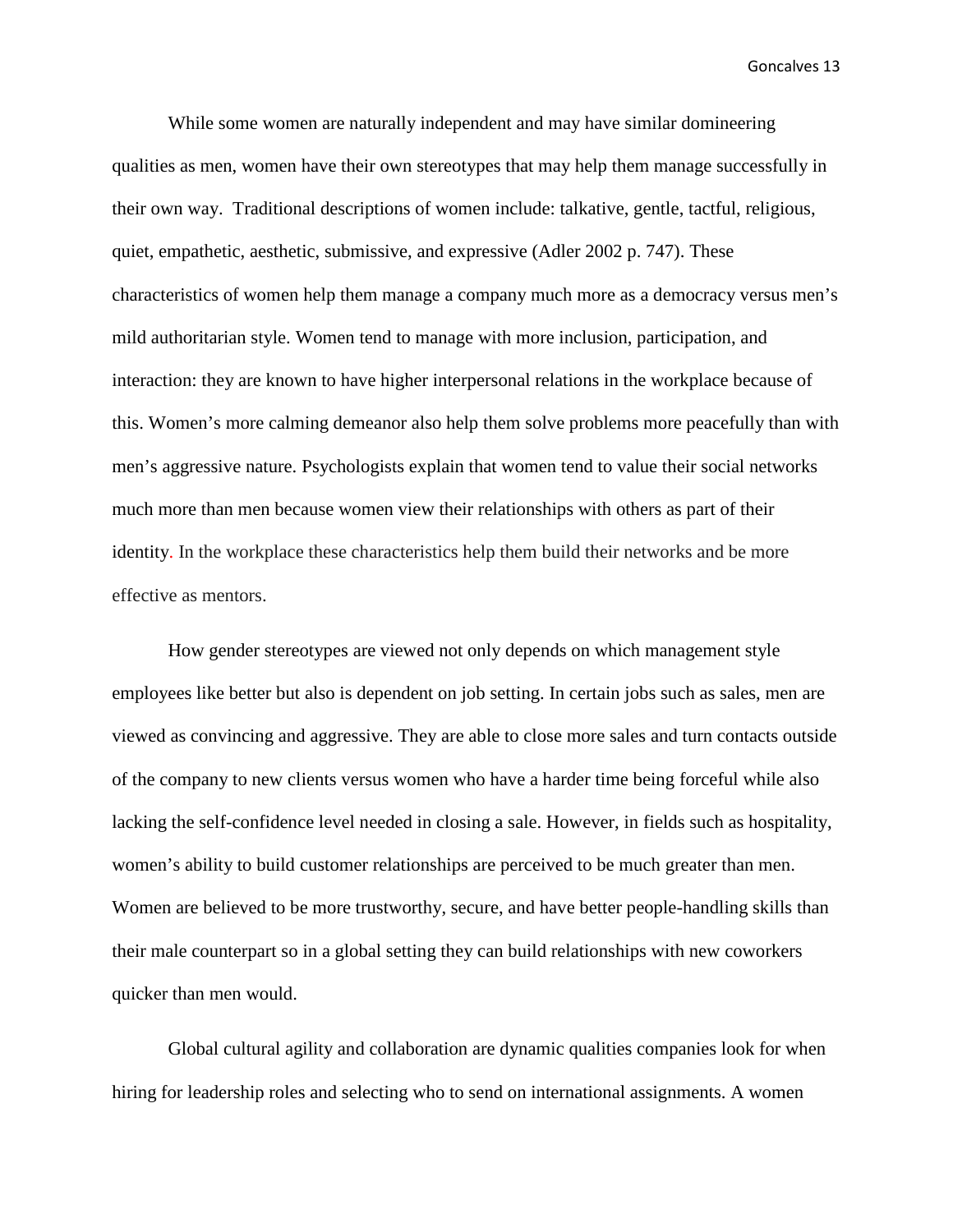manager's ability to balance good relationships with employees while maintaining a relationship with headquarters makes them "model global managers" (Tung 2004). Self-confidence and a willingness to assume risk that may accompany any failure are two traits that are tied to innovation and high growth entrepreneurship both of which research has shown higher in men than women. Although women are often described as less confident in themselves than men and their fear of failure can be a major weakness in their career, women have been found to take more calculated risks thus having fewer failure experiences than men. (NWBC).

Gender status beliefs are overall a disadvantage to women entrepreneurs. This statement has been proven by multiple studies. Sarah Thebaud, a sociologist at the University of California, conducted random experiments to find the effect of gender on perceptions of entrepreneurial competence. Students in the United States and United Kingdom were asked to evaluate quality of ideas from descriptions of new ventures. Descriptions were otherwise identical but were given male or female entrepreneurial names. The results found showed that business ideas that came from men versus their women counterparts were rated higher for competence. A similar study was done by researchers from Harvard University, the University of Pennsylvania, and the Massachusetts Institute of Technology. Researchers had adults watch two videos of business plans being pitched. Once again the pitches were identical besides the fact that women and male voices were randomly assigned to the videos. Results shown were the same as Thebauds. Just by being female, ones chances of getting an investment, their competence levels, and the quality of ideas decrease immediately. It seems that people unconsciously (or consciously) tie entrepreneurship to men. Scott Shane, professor of entrepreneurial studies at Case Western Reserve University, poses the question, "[Do] people form those perceptions because most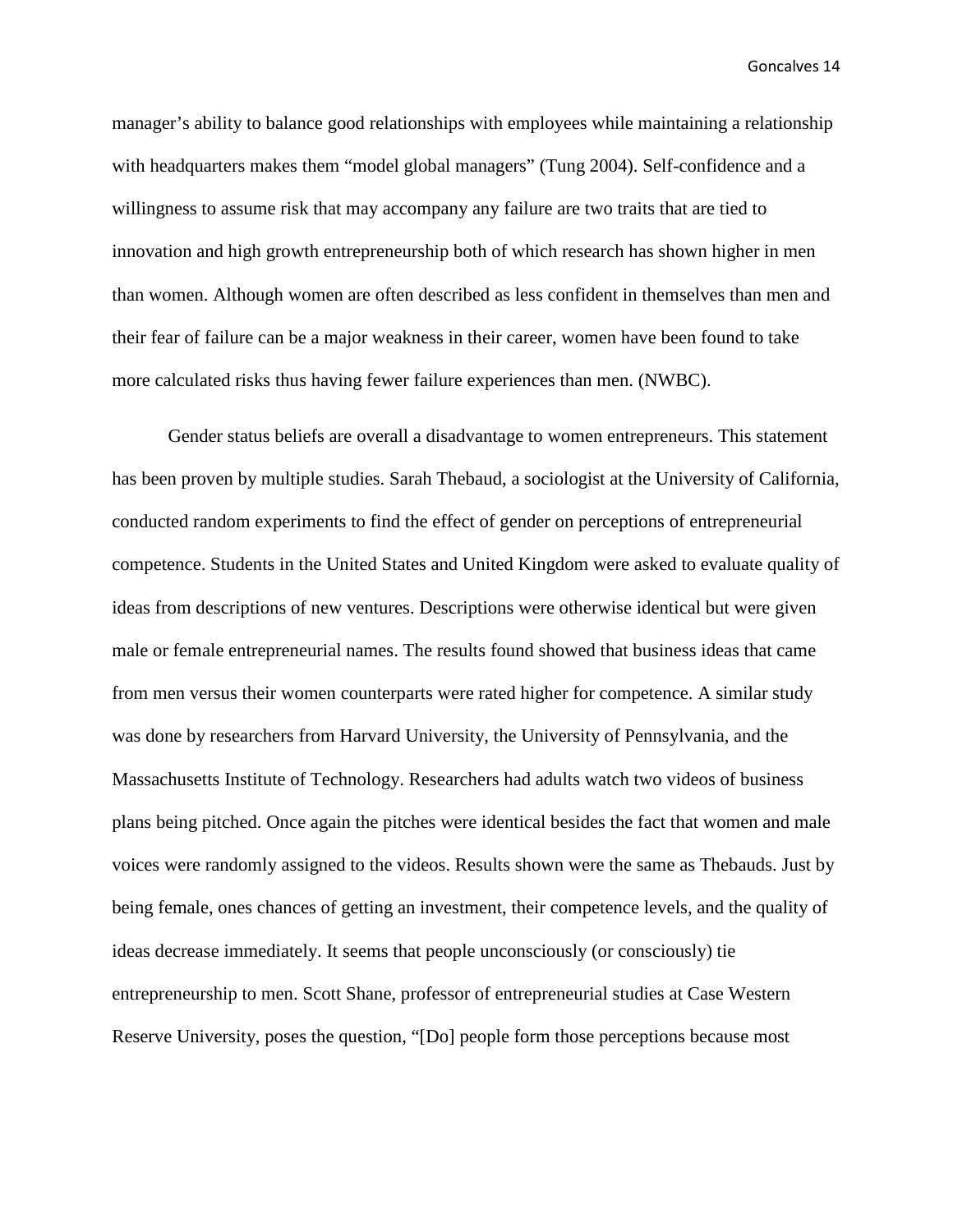entrepreneurs are men or whether most entrepreneurs are men because people hold those perceptions?"

Given the fact that most companies do not have experience in sending women on international assignments, their decisions in sending them are based on perception alone. It goes without saying that companies should not hire based on gender stereotypes, but instead they should test if each potential employee is a cultural fit with the company in order to validate any hiring choices. Can firms risk not choosing the best person available just because her gender does not fit their traditional managerial profile (Adler 1993 p.297)?

#### **Reaction of host countries**

One reason, found by many researchers, why women are not chosen for international assignments is that many MNCs believe that sending a women abroad to a country that does not accept women in business settings will severely hurt their business. It is suggested by Linehan and Walsh that the greater the uncertainty of how a host country will react, the smaller the probability that a MNC will assign a woman to an expatriate role" (1999 p 523). Cross-cultural training is imperative for the success of women going on international assignments. Cultural sensitivity and awareness are crucial and can help women build better relationships with their coworkers abroad. Just as it is important than an employees' home base prepares her to take on international assignment, companies abroad must also train their own employees in gender-based prejudice in order to welcome her.

One poll asked Asian and Australian host-national managers and expatriate managers to agree or disagree with the statement, "given people of equal ability, it is preferable to appoint a man to an international position" (Stone 1991 p 15). 56% of expatriates, 53% of Asian managers,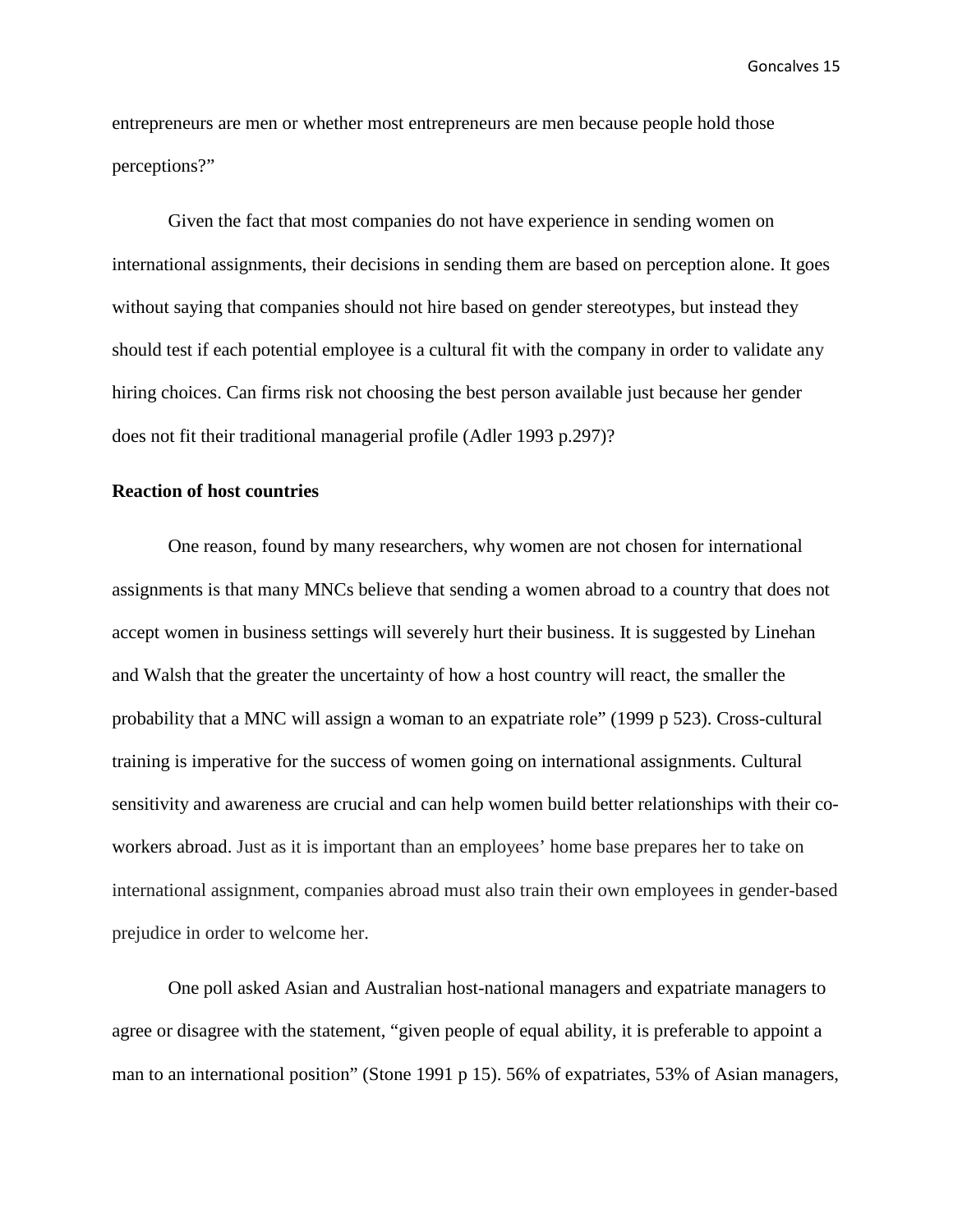and 44% of Australian managers agreed with the statement and a majority in all three categories agreed that in countries such as Japan and Korea, expatriate women manager are not appropriate. Contradictory to that find, in a sample of 52 North American female expatriates in Asia, Nancy Adler found that 97% of them self-reported their assignment successful (e.g. being offered another global assignment after completion of their current one). Surprisingly 42% of these expatriates viewed "being a female" as an advantage. None of the women felt that they were limited to the same restrictions as local women; they were viewed as foreigners first and women second. Adler found that host nationals perceived that "if a women was sent by a company, then she must be exceptionally competent" (Adler 1987). Note however, Adler's poll was only in Asia and view of the host nationals were assumptions, not factually based, however interculturalist, Saskia Meckman also discovered that when women go abroad they are seen as a "foreigner" first and a woman second. Even in the Middle East where there is the most bias toward women in the workplace, research has shown the success of North American women expats. (Adler 1987). Women are foreign and thus not expected to fit into the same standards as the local culture of where they are working. Because they are not constrained to local female restrictions they have more power to work the way they want and not have to be subordinates of men. If anything, women are going to work even harder to prove themselves to their host nationals and create higher quality work.

It seems companies are trying to justify the reason they are not sending women abroad, based on myths that have been continuously disproven. Regardless of research done to debunk this myth, the 1991 Civil Rights Act, the Age Discrimination in Employment Act, and the Americans with Disabilities Act protect Americans in foreign countries who are employees by American MNCs from discrimination- despite local customs (Caligiuri and Cascio p 399). In the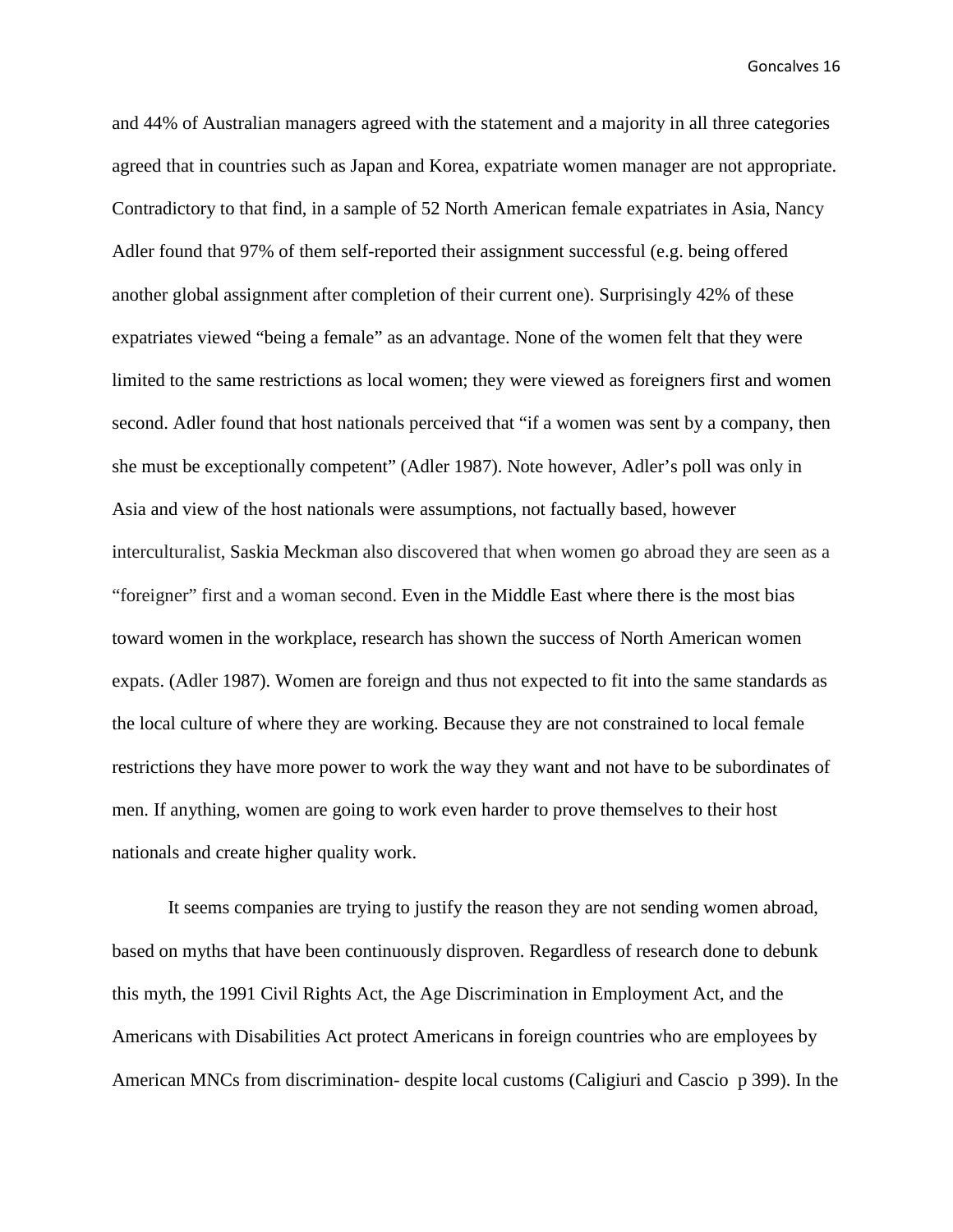case *Fernandez v Wynn Oil Co.* (1981), the court held that no stereotypes of either gender in the host country justifies sexual discrimination in an occupational setting. A company cannot justify avoiding to send women abroad because of the potential discrimination women expatriates could face in their host country.

## **The future of women in business**

While studies and statistics show that the future for women may be bright, no studies have yet taken into account the current political status of the United States and how current politics will effect women in business. History has demonstrated that countries where women are empowered and where their rights are promoted, have had more stability, less violence, a reduction of poverty, and have shown greater economic growth (UNDP). President George Bush during his presidency identified the respect for women as one of the nonnegotiable demands of human dignity, but the new administration does not seem to share the same beliefs. The Trump administration, who have the fewest women on the cabinet since any administration in 40 years, may be reversing decades of work in promoting women's rights.

In order for a women to thrive in business she must first and foremost be accepted into the labor force. This can only happen if women are initially accepted in their home country, given their natural rights, and are given control of their destiny, just the same as men. President Trump is enforcing and reinstating laws here in the United States that are making it harder for women to make their own decisions. He has signed an executive order cutting off U.S. finding to global women's health organizations worldwide if they counseled, referred or advocated or access to abortion, known as the "global gag rule" (Asquith). The Trump transition team has even asked the State Department to submit details of programs and jobs that promote gender equality. The President has also been heard threatening to end funding for the UN Population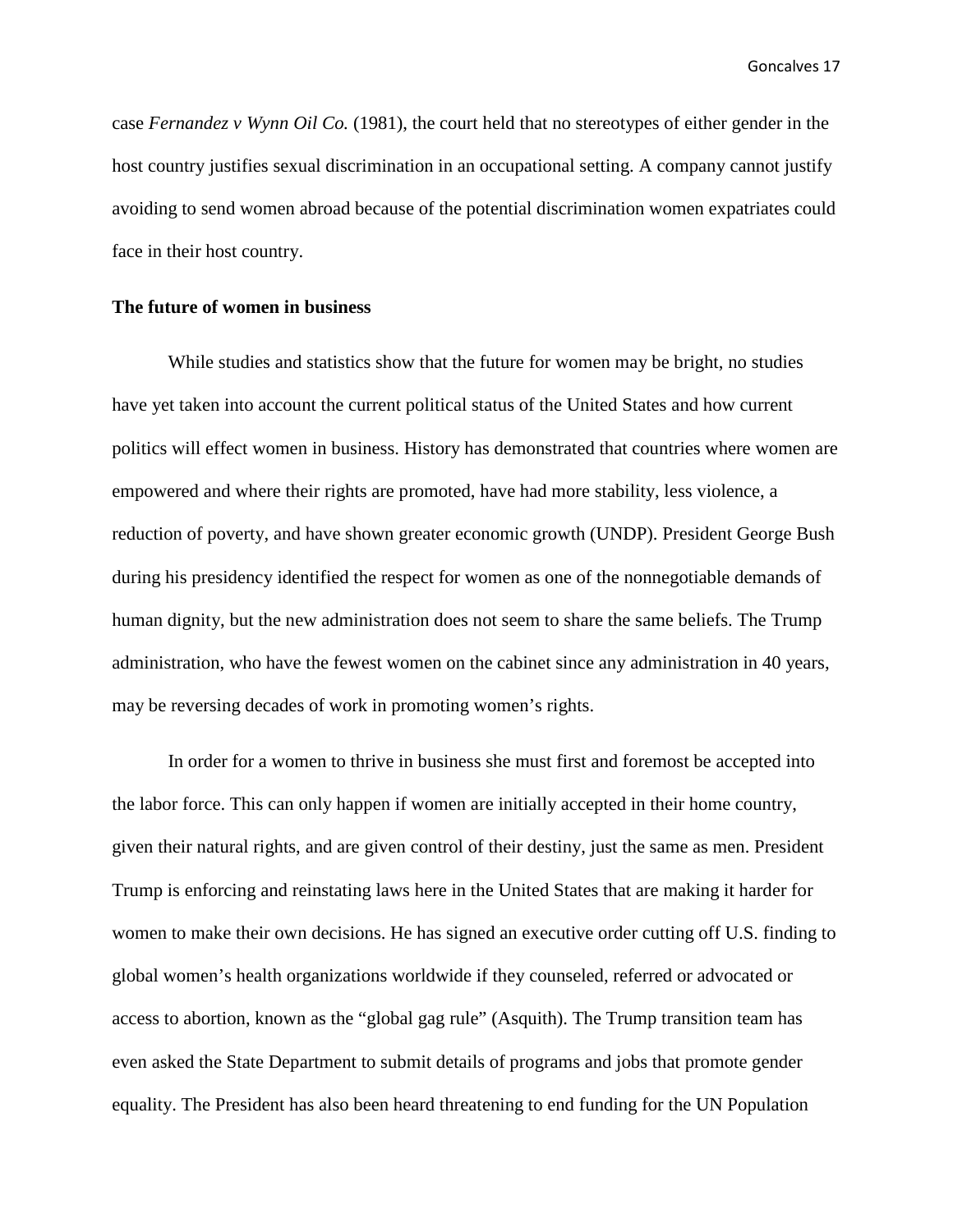Fund which provides contraceptives to tens of thousands of women in some of the poorest regions of the world. According to the United Nations Population Fund, UNFPA, the United States makes a significant contribution of about \$75,000,000 yearly, thus cutting funds could have a huge impact globally. His advisers have described U.S. gender programs as radical feminist agenda that promote prostitution and sexual promiscuity (Asquith).

Public and private funding have gone towards advancing issues that affect women globally including the inclusion of women in typically male-dominated sectors. Because gender equality and women's rights are tied directly to national security, the State Department provides a great portion of the funding to combat global gender issues, however, President Trump wants to refocus the State Department away from development (i.e. women's economic empowerment) and towards terrorism even though research has shown a link between improved women's status and a decline in terrorism (UNDP). Women's advancement is a part of stabilizing and reducing political violence. Even if the gender equality and women empowerment is not on the Trump administration's to-do list, the United States is still obligated under The United States National Action Plan on Women, Peace and Security to meet benchmarks on efforts for women's inclusion and empowerment

It has become clear that women empowerment is not a commitment the Trump administration will be making during his presidency, but will they make it harder for women to be chosen for international assignments? One policy that Trump has suggested that is pro-women is a six week paid maternity leave, but the plan omits paternity leave. This policy only furthers the old-fashion view on families in which the women is responsible of taking care of the children. Although this is an advancement for the United States, as it has been the only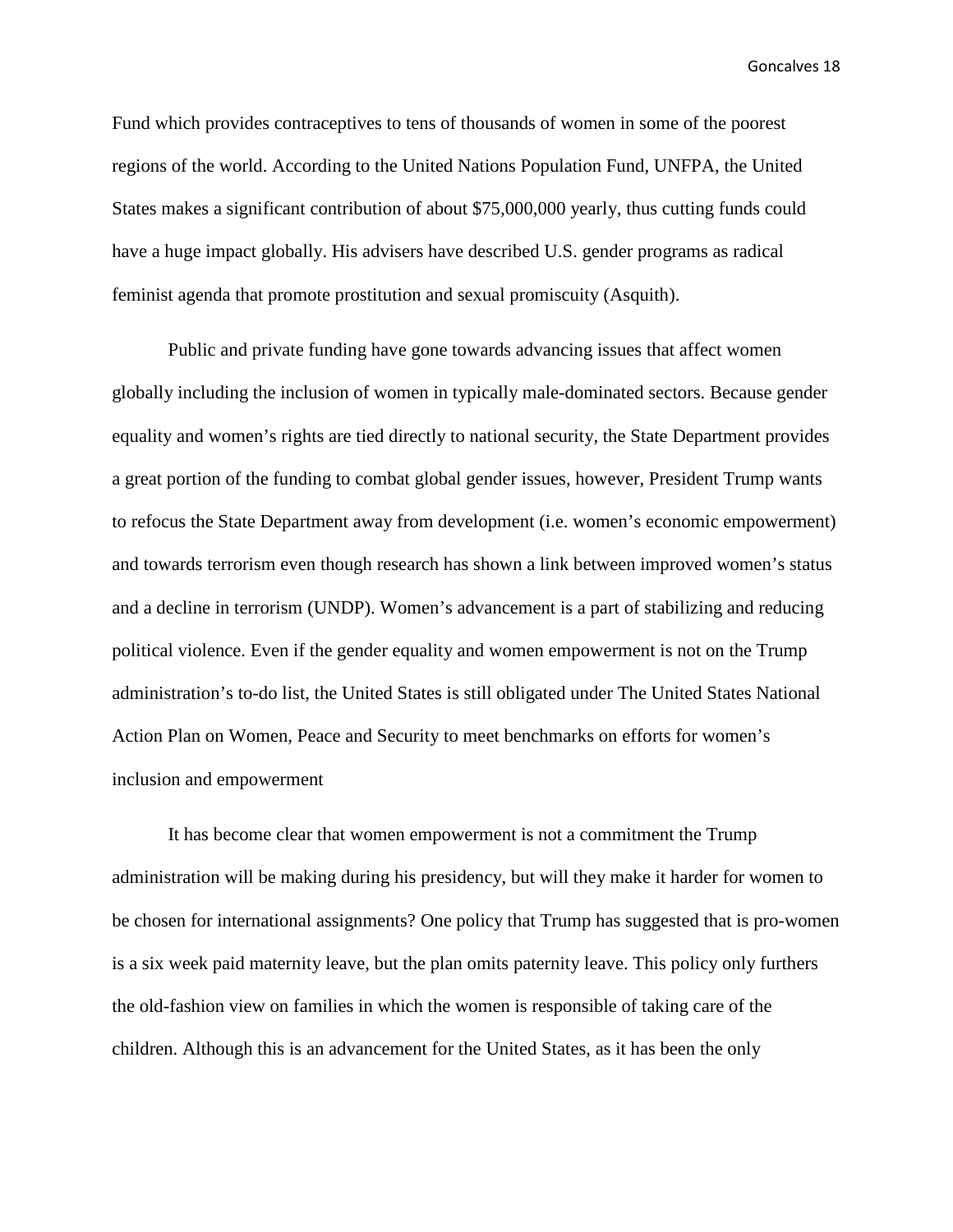developed country with no guaranteed family leave, it opens up even more doors for employment discrimination against women.

#### **Conclusion**

Adler sums up the lack of women representation with the following: "Evidence suggests that the under-representation, under-utilisation, and skewed distribution of women managers is neither coincidental nor random, but rather a function of systematic cultural sanctions, educational barriers, legal restrictions, and corporate practices" (1993 p 291). The lack of women representation in the workforce is continuously growing worldwide, but the stats continue to show the underrepresentation in the number of female expatriates, executive positions in the home country, and in the workforce overall. While it may help, women speaking out for their desire to have certain jobs, it is not enough; Women need additional support. Companies must not only believe in the skillset of their women employees, but also provide them the training they need to be successful no matter the position they are in. Any of their male counterparts including those in executive positions and any coworkers need to look past the stereotypes and misconceptions of women. Women have proven they can be just as successful in both school and at work as men, and men need to see that existing achievement instead of the assumptions history and culture has made for women. Women worldwide also need the backing of their home country. No matter how far women have come, new laws can either reverse all the progress they have made or continue to advance them towards success.

CEO of Hewlett Packard, Carly Fiorina, has stated: 'Anytime you have a fiercely competitive, change-oriented, growth business where results count and merit matters, women will rise to the top' (Adler 2002 p 743). Women through history have continuously shown their strength, perseverance, and capabilities in the workplace. They have received the education they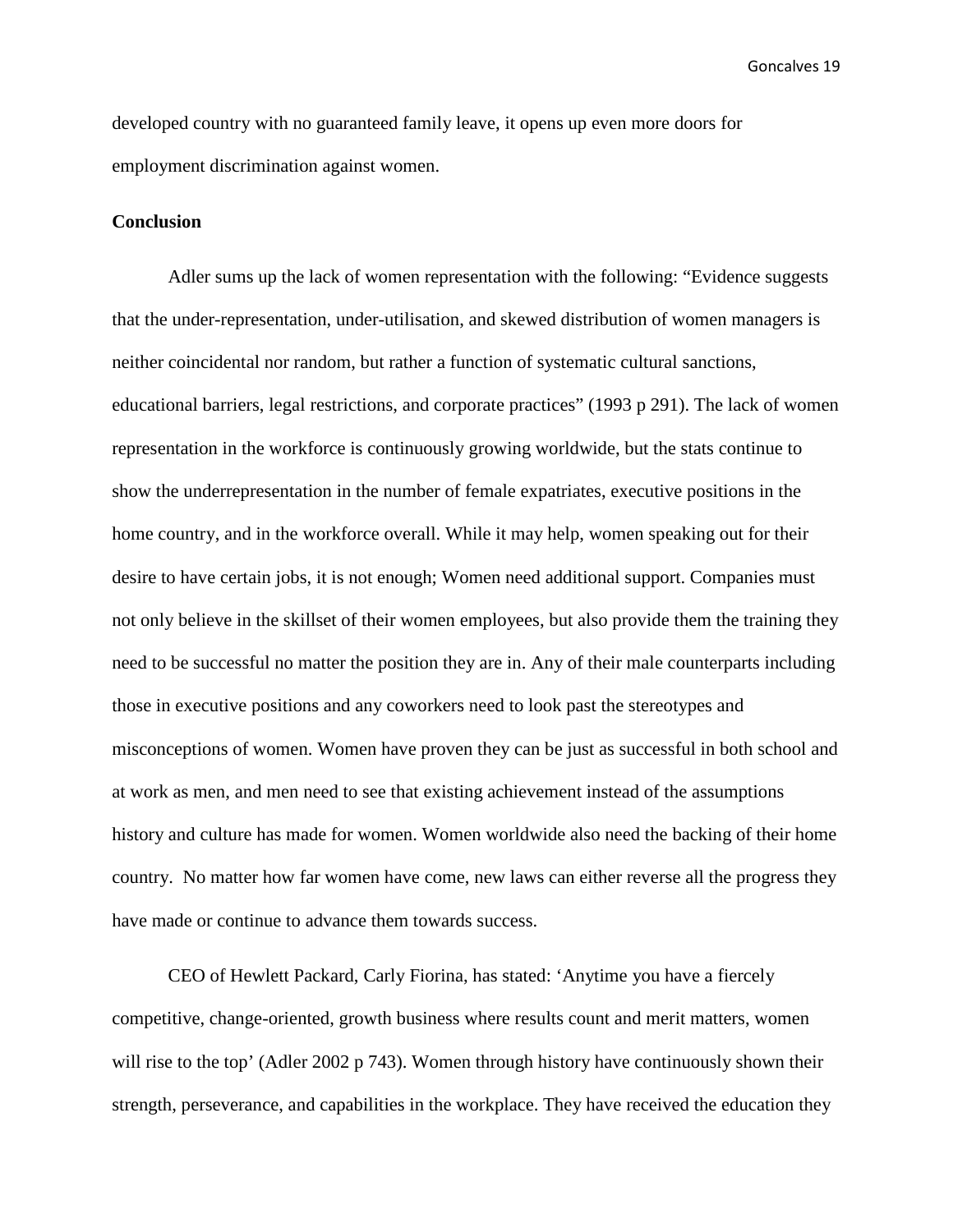need and have the qualities it takes to not only hold executive positions here in the United States, but to also go on international assignments. Not being offered the opportunity to take on these assignments is not only unjust, but detrimental to their careers and to the optimal success of their companies. Without the help and support of their companies, men will always outnumber women in the workplace.

Companies have the ability and resources to help women thrive in the workplace: helping their female employees succeed should be a part of their mission statement- a formal summary of their aims and values- for when their employees succeed, they will also succeed. While quotas have been frowned upon because they may cause further discrimination, simply voicing support for hiring women is not enough. SMART (specific, measurable, attainable, relevant, and timely) goals involving the hiring of women need to be set to assure higher numbers are met. Setting up the affirmative action program may also be successful. Instead of being a rigid quotas, it creates a flexible target that requires companies to show they made a fair effort in meeting their goal. Diversity initiatives – goals devised to measure acceptance of minorities by embracing cultural differences – can also be very effective for combatting sexism. They include awareness, education, and positive recognition of cultural differences in the workplace. Once women are hired and companies are able to retain them in the workplace, training must also be established to prepare her for international assignments. First, companies must provide leadership training for women in order to improve on their leadership skills and make it clear what the company is expecting of them. Companies must also provide cross-cultural training to women who are seeking to go on international assignments along with their families. This will help them be as prepared as possible if they are chosen and ease them into the new position. Lastly, companies must also provide training for host nationals, especially those who are not accustomed to women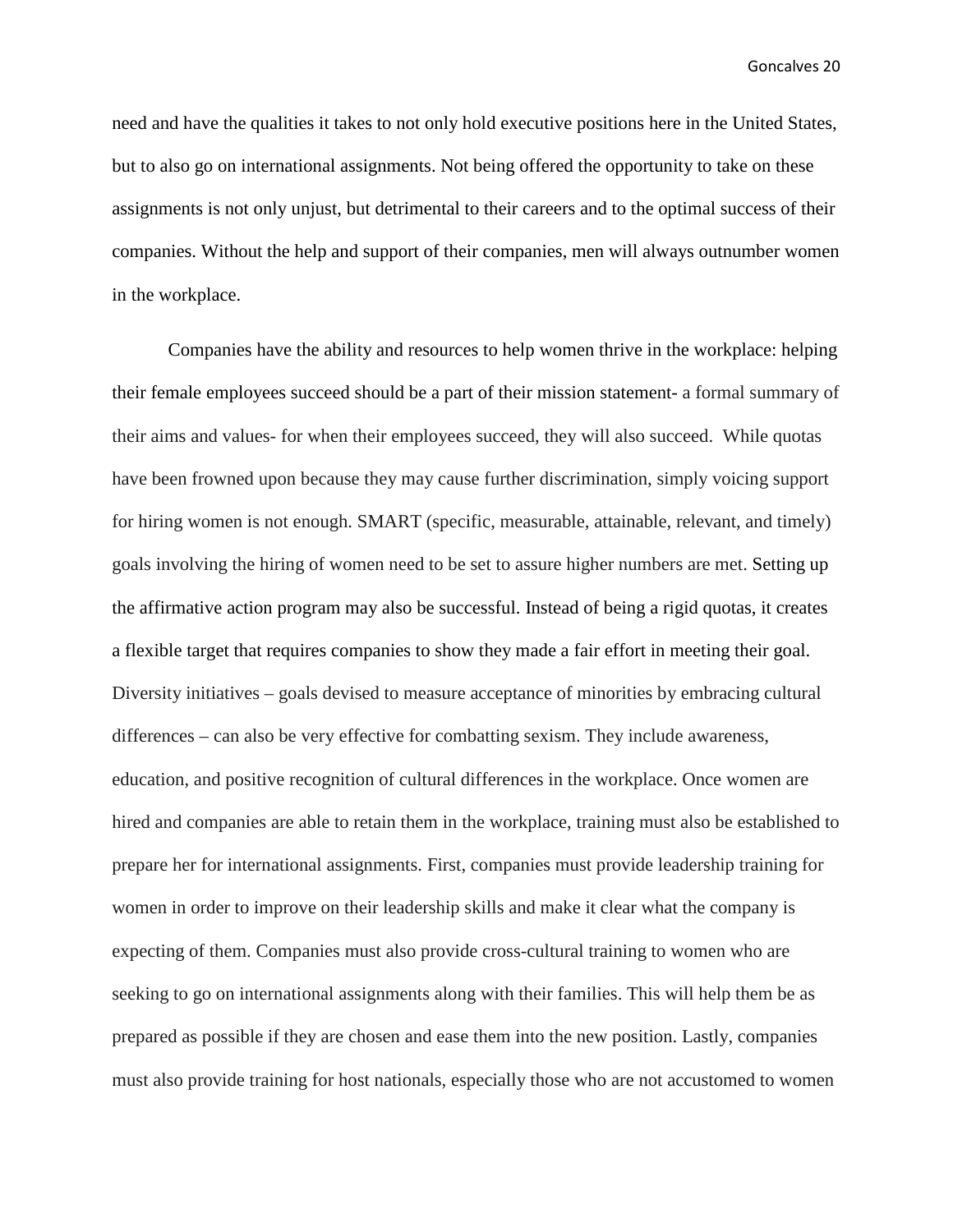managers. Setting up these new policies and training programs for women can truly help their chances of success in the company and increase the probability of them being chosen for international assignments.

Companies cannot continue to use excuses such as that women are uninterested in being sent on foreign assignments, their families are holding them back, or that foreigners will not accept them. Although each situation is different, overall these assumptions have been disproved by research. Women have showed they are both qualified and interested in becoming expatriates, and companies are not only hurting the career of women, but also themselves in ignoring them as prospects. Any basic statistics will prove that drawing from a larger talent pool, on average, will make the chance of selecting better global managers higher, so there continues to be no reason for not selecting women to send on international assignments. Companies need to look ahead and make investments in their employees, no matter the gender, and give them international experience for they are the faces of the tomorrow's company.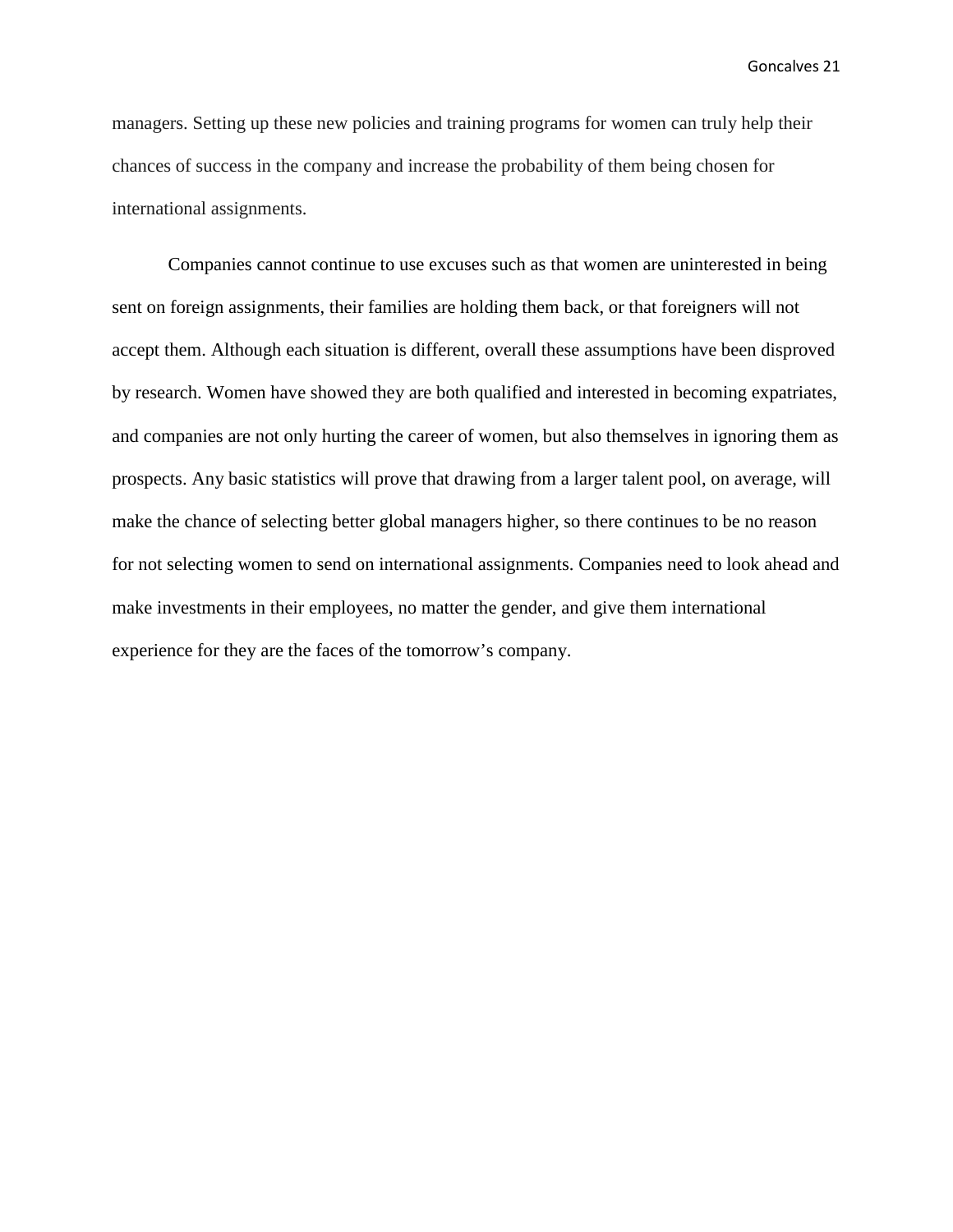#### **References**

- Adler, Nancy J. "An International Perspective on the Barriers to the Advancement of Women Managers." *Applied Psychology: An International Review,* 1993, Vol. 42 Issue 4, pp 289- 300.
- Adler, Nancy J. "Competitive frontiers: Women managing across borders." *Journal of Management Development*, 1994 Vol. 13 Issue: 2, pp 24-41.
- Adler, Nancy J. "Global Manager: no longer men alone." *International Journal of Human Resource Management*, Vol. 13 Issue 5, Aug. 2002, pp 743-760.
- Adler, Nancy J. "Pacific Basin Managers: A *Gaijin*, Not a Woman." *Human Resource Management.* 1987, Vol 26 Issue: 2 pp 169-191.
- Adler, Nancy J. "Women do not want international careers: And other myths about international management." *Organizational Dynamics.* 1984, Vol.13, pp 66-79.
- Aslan, Reza. "Women in the Workforce in the Arab World." *Middle East Voices.* Voice of America. Web. 17 Apr. 2013.
- Asquith, Christina. "The future of global women's rights under Trump" 'It could be devastating.'" *Public Radio International (PRI).* Web 09 Feb, 2017.
- Brooks, Alison, Laura Huang, Sarah Wood Kearney, Fiona E. Murray. "Investors prefer entrepreneurial ventures pitched by attractive men." *Harvard Business School.* HBS. Web. 25 Mar. 2014.
- "Breakthrough to the Future of Global Talent Mobility 2016 Global Mobility Trends Survey." *Brookfield GRS*. Web. N.d.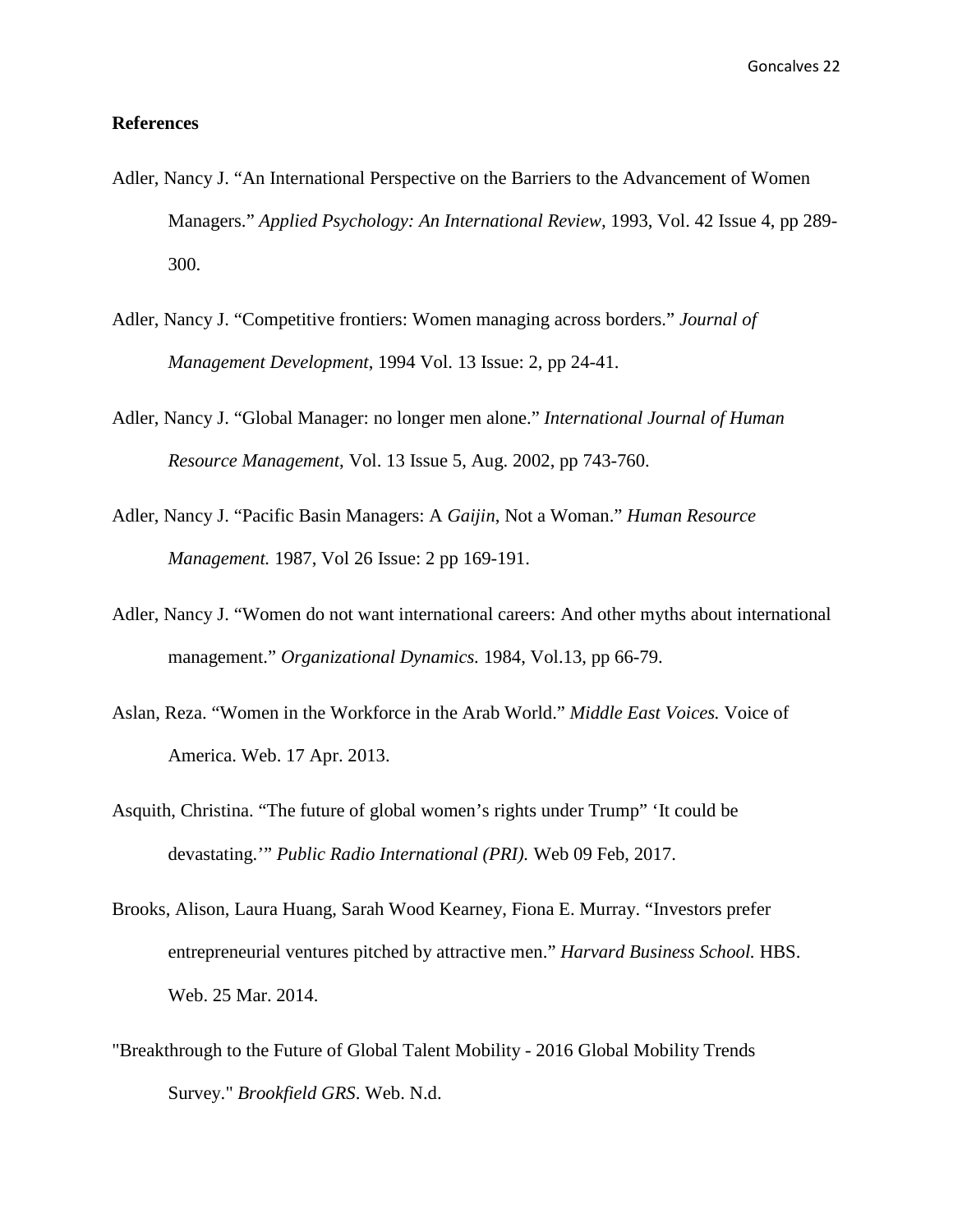- Caligiuri, Paula M., Wayne F. Cascio. "Can We Send Her There? Maximizing the Success of Western Women on Global Assignments." *Journal of World Business.* Vol. 33 Issue: 4, 1998, pp 394-416.
- Catalyst. Quick Take: Statistical Overview of Women in the Workplace. New York: Catalyst, 2016.
- Coleman, Susan, Alicia Robb. "Access to Capital by High-Growth Women-Owned Businesses." *National Women's Business Council."* The National Women's Business Council. Web. 3 Apr. 2014.
- "Direct Investment Position of the United States Abroad." *Statista.* Web. 2015. 01 Feb. 2017. "Education." *United Nations Educational, Scientific and Cultural Organization."* United Nations. Web. N.d.
- "Expatriate." *BusinessDictionary.com.* WebFinance, Inc. N.d. Web.
- Fisher, Anne B. "When Will Women Get to the Top?" *Fortune*, 21 Sep. 1992, pp 44-56.
- "Gender Equity Report AAUP." *Gender Equity in Educations*. U.S. Department of Education, Web. N.d.
- "Globalization and Trade." *World Trade Report 2008.* World Trade Organization (WTO). Web. N.d.
- "Human Development Reports." *United Nations Development Programme.* United Nations. Web. N.d.
- "ILO." *International Labour Organization*. Web. N.d.
- Kanter, Rosabeth Moss. *Men and women of the corporation*. New York: Basic, 1993. Print.